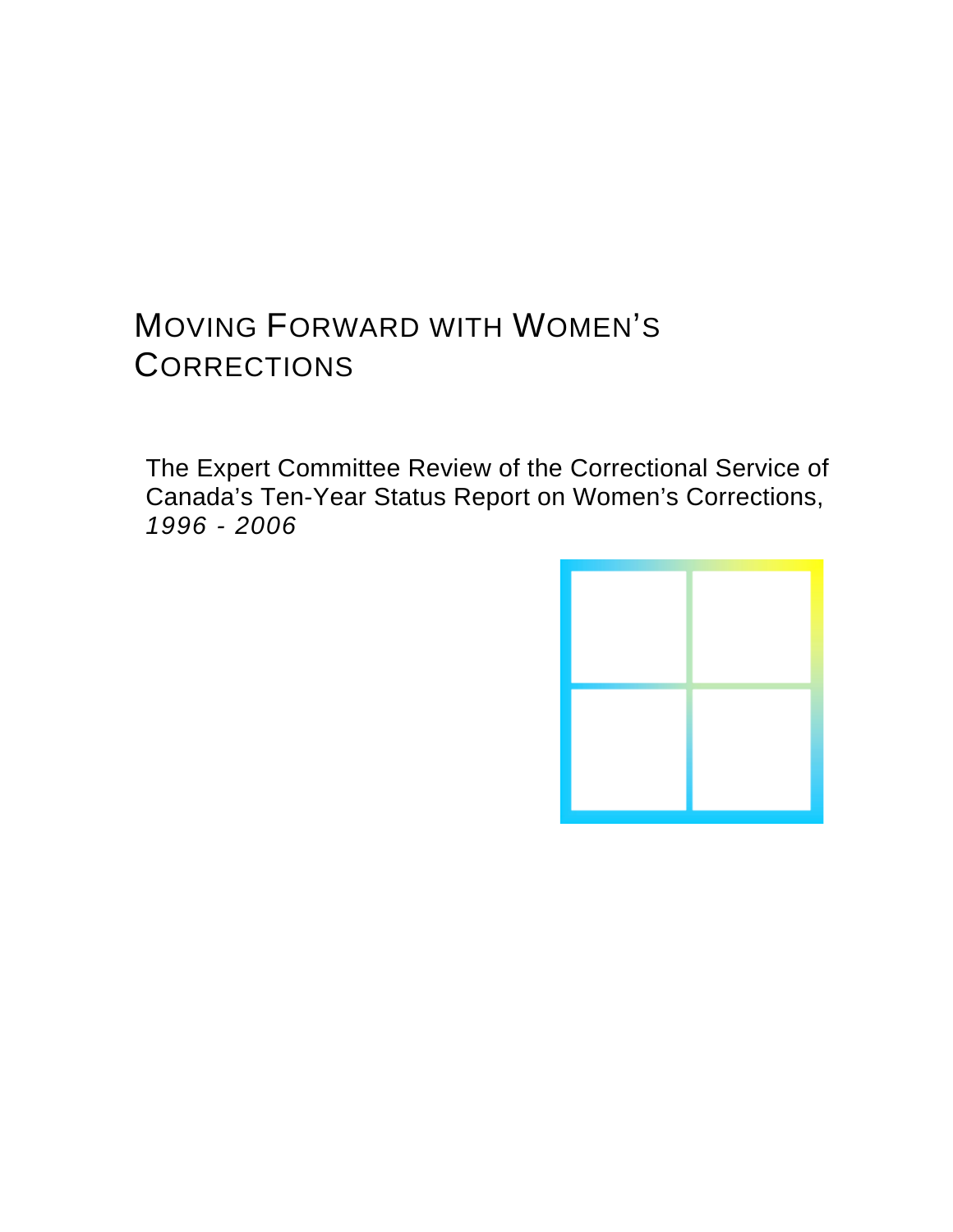| <b>CONTENTS:</b>                                            | PAGE: |  |
|-------------------------------------------------------------|-------|--|
|                                                             |       |  |
|                                                             |       |  |
|                                                             |       |  |
|                                                             |       |  |
|                                                             |       |  |
|                                                             |       |  |
|                                                             |       |  |
|                                                             |       |  |
|                                                             |       |  |
|                                                             |       |  |
| Security: Classification, Management of Security Incidents, |       |  |
|                                                             |       |  |
|                                                             |       |  |
|                                                             |       |  |
|                                                             |       |  |
| <b>ANNEXES:</b>                                             |       |  |
|                                                             |       |  |
|                                                             |       |  |

 $\sim$  2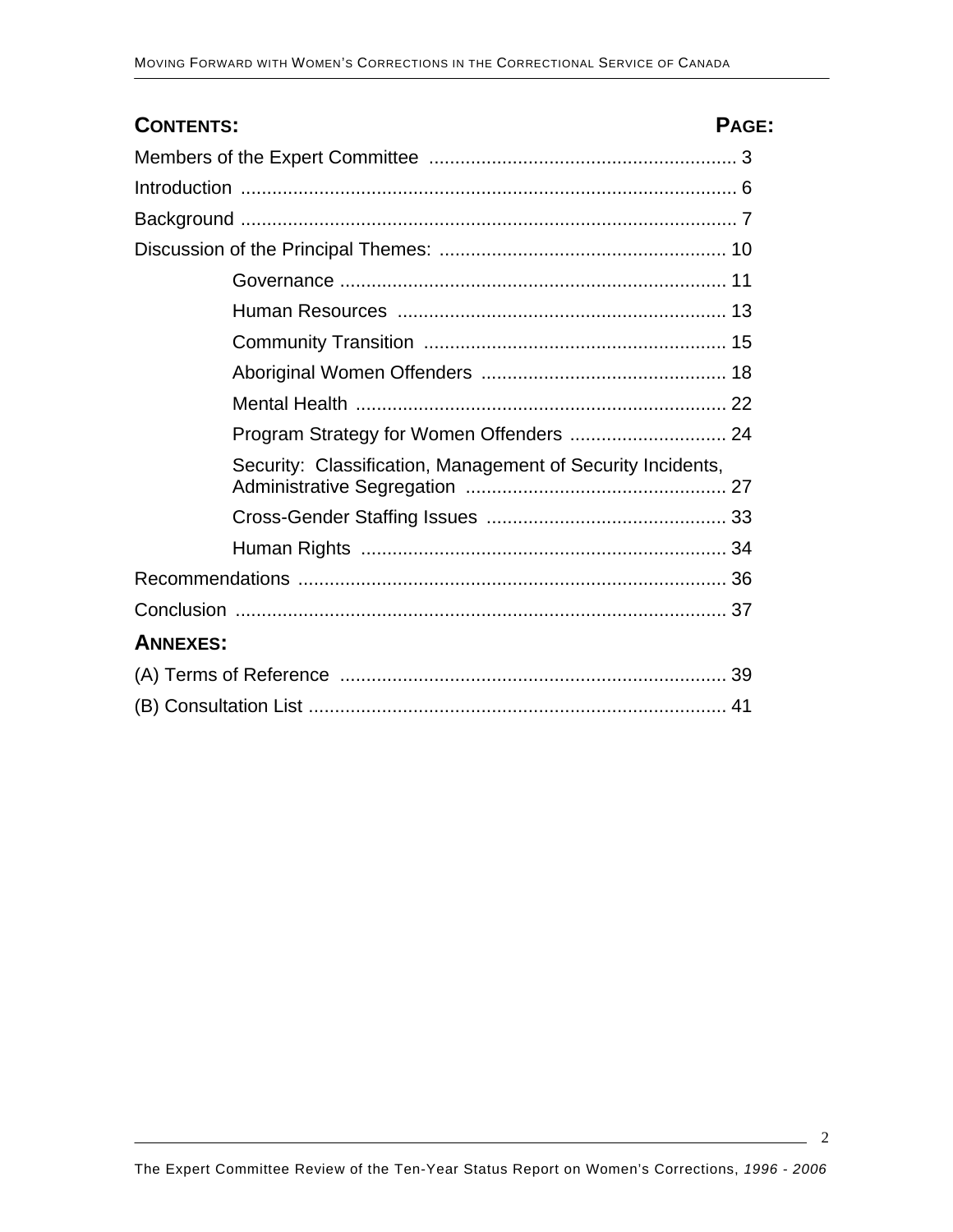## **MEMBERS OF THE EXPERT COMMITTEE:**

# **Constance Glube** *" Until you make peace*

Constance Glube's professional career in the legal field includes experience in private practice and municipal government and on the Nova Scotia Supreme Court.

*with who you are, you'll never be content with what you have. "*  - A woman at Nova



Following several years practicing in a law office, Mrs. Glube opened her own legal practice in 1966. She joined the city of Halifax 's legal department in 1969, first as senior solicitor and, in 1974, as city manager - the first woman to fill that position in Canada.

Mrs. Glube was first appointed to the Bench in 1977 as a judge of the Supreme Court of Nova Scotia. Five years later she was named Chief Justice of the Supreme Court of Nova Scotia, the first woman in Canada to be named a Chief Justice. In 1998, Mrs. Glube was appointed to the Court of Appeal of Nova Scotia and retired as Chief Justice of Nova Scotia in December 2004.

Mrs. Glube holds a Bachelor of Arts from McGill University and studied at Dalhousie University law school where she obtained her LL.B. She has been presented with honourary doctorates from Dalhousie, Mount Saint Vincent and St. Mary's universities.

Mrs. Glube's honours and awards include her appointment as Officer of the Order of Canada, Canada's highest honour for lifetime achievement, and the Order of Nova Scotia. She also received the  $125<sup>th</sup>$  anniversary of the Confederation of Canada Medal and the Queen Elizabeth II Golden Jubilee Medal which are awarded to Canadians who have made outstanding and exemplary contributions to their communities or to Canada as a whole.

Ms. Glube is Chairperson for the Committee.

#### **Michèle Audette**



Michèle Audette's professional career includes experience with Native women's organizations at the provincial and national levels as well as in provincial government.

From the Mani Utenam Innu community, Ms. Audette followed in the footsteps of her mother, Evelyne St-Onge, and became actively involved with Quebec Native Women Inc. She joined the organization in 1990 and was elected president eight years later.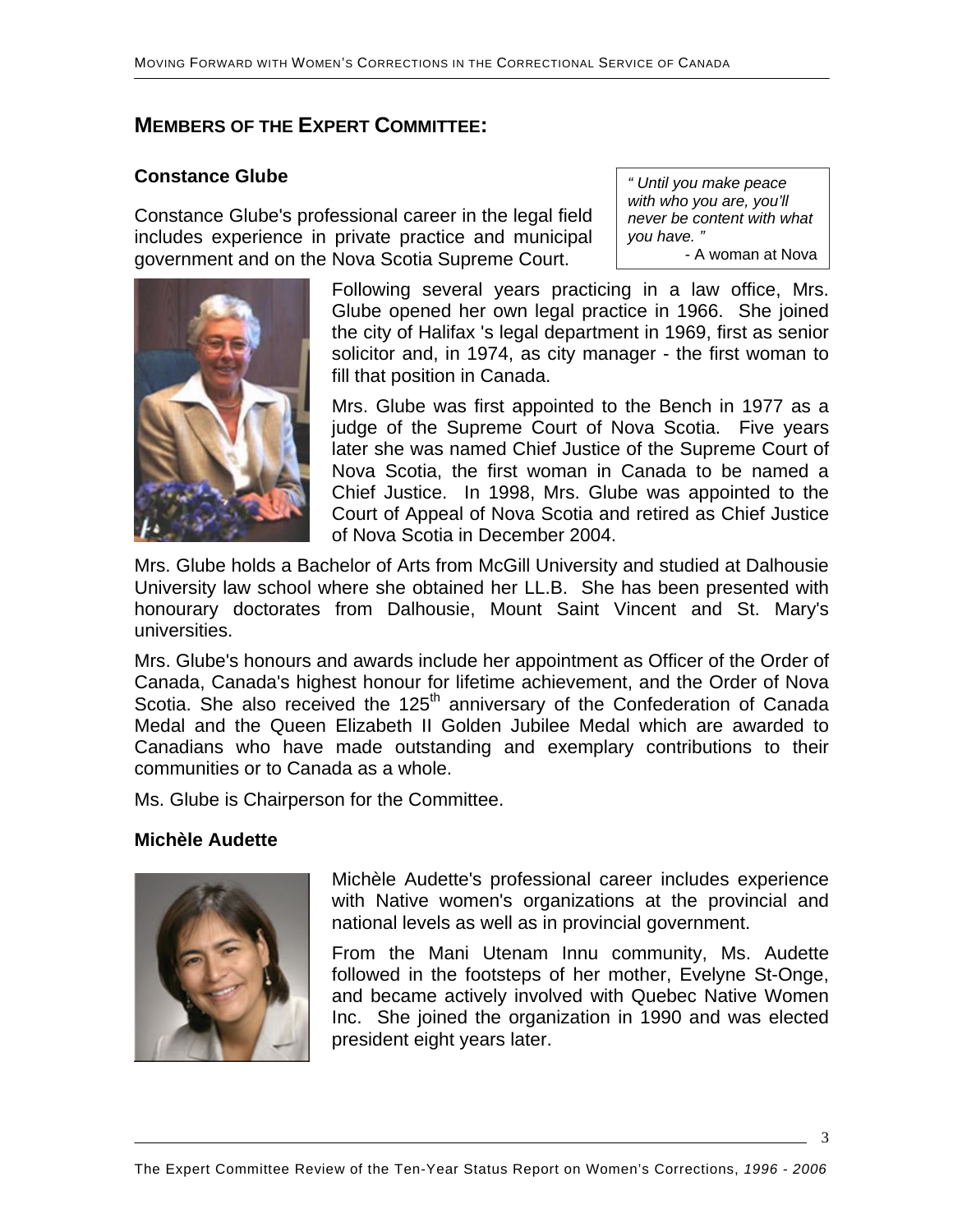In addition to serving on a number of committees and boards of directors for Aboriginal organizations, Ms. Audette was the interim president of the Native Women's Association of Canada in 2001.

Following Ms. Audette's mandate with Quebec Native Women Inc., in 2004, she was appointed to the position of Assistant Deputy Minister for the Status of Women in the Ministère de la Famille, des Aînés et de la Condition feminine for the Government of Québec. She recently started a new assignment with the First Nations of Québec and Labrador Health and Social Services Commission

Her involvement in social issues has won her a number of awards and distinctions, including the Femme de mérite (Woman of Merit) award for community involvement in 2004.

#### **Sheila Henriksen**



Sheila Henriksen's professional career in the criminal justice system includes experience in corrections and parole at the provincial and national levels.

From 1965 to 1986, and from 1992 to 1994, Mrs. Henriksen worked for the Correctional Service of Canada in various operational and executive capacities. From 1986 to 1992, she served as chair of the Ontario Board of Parole.

Mrs. Henriksen also worked for the Western Australia Department of Corrections during a one-year executive

exchange program and, subsequently, participated in Australia's sesquicentennial conference on crime. She served as topic advisor to the Canadian delegation at the United Nations congress on crime in Caracas, Venezuela. As follow-up to Congress recommendations, she attended meetings at the Council of Europe in Strasbourg, France.

In 2004, Mrs. Henriksen retired from the National Parole Board as vice-chairperson for the Ontario Region following a ten-year appointment. During her term as Vice-Chair of the National Parole Board, Mrs. Henriksen participated in a Commonwealth conference on crime in Trinidad and conducted workshops on parole in Namibia. Since her retirement, she has served on the Kingston Police Services Board on a voluntary basis.

Mrs. Henriksen holds a master's degree in social psychology from Queen's University in Kingston, Ontario and a radio and television arts degree from Ryerson University in Toronto. She also trained and worked as a registered nurse in Trinidad and Canada.

In 2002, Mrs. Henriksen received the Queen Elizabeth II Golden Jubilee Medal, awarded to Canadians who have made outstanding and exemplary contributions to their communities or to Canada as a whole.

4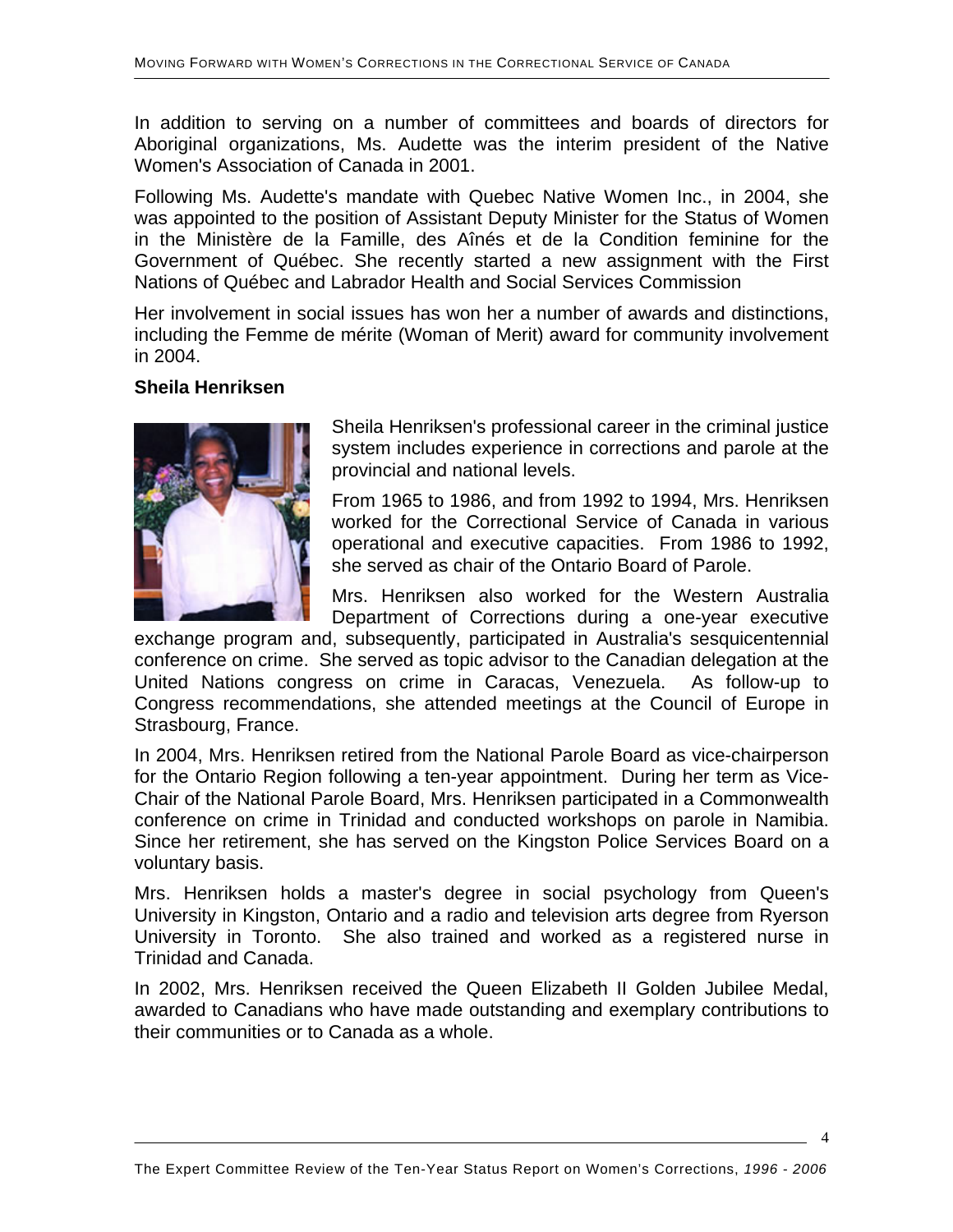## **Ben Stobbe**



Ben Stobbe's professional career in corrections includes probation, adult custody, labour relations and personnel at both regional and provincial management levels.

Mr. Stobbe started his career as a probation officer in British Columbia in 1969. He worked in administrative and operational positions. He was appointed District Director of Prince George Regional Correctional Centre in 1983 and subsequently Regional Director of Corrections. He held this

position from 1985 to 1997, which included a temporary assignment as Assistant Deputy Minister of Corrections for British Columbia.

From 1997 until his retirement in 2003, Mr. Stobbe was the Executive Director of Adult Custody of the Corrections Branch of British Columbia. He was responsible for the operation of secure and open custody facilities, including the Burnaby Correctional Centre for Women, a facility holding women serving both provincial and federal sentences.

He holds a Bachelor of Arts from Western Washington University, a public service diploma from the University of Victoria and has completed the public administration program at Queen's University.

Mr. Stobbe received the Corrections Exemplary Service Medal in 1999 and the Queen Elizabeth II Golden Jubilee Medal in 2002, awarded to Canadians who have made outstanding and exemplary contributions to their communities or to Canada as a whole.

5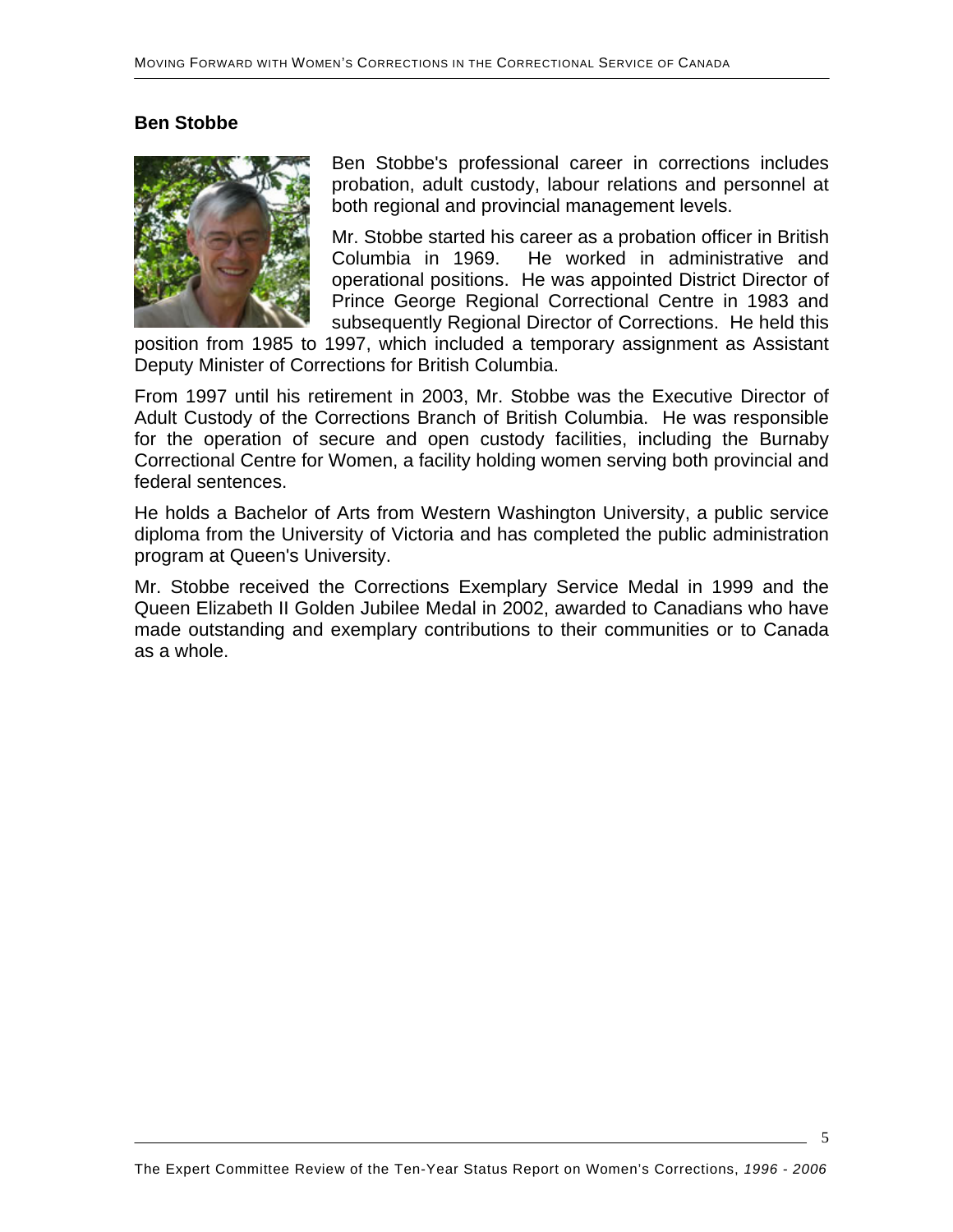## **INTRODUCTION:**

The issue of women's corrections has perhaps been the most scrutinized over the history of Canada's federal corrections system. Much has been written on the subject, more often due to one form of controversy or another, from the time female inmates were first admitted to Kingston Penitentiary during the  $19<sup>th</sup>$  century.

The past ten years have likely been the most intense in this regard, beginning with the release of the Honourable Louise Arbour's report, *Commission of Inquiry into Certain Events at the Prison for Women*, when the old Prison was rapidly moving towards closure and the new facilities were sequentially in the process of opening. The closing of the Prison for Women and establishment of the new regional facilities was the result of the recommendations of the 1990 report of the Task Force on Federally Sentenced Women, *Creating Choices*, that introduced a new correctional approach to better respond to the needs of women offenders.

This confluence of activity represented a sudden transition in which women's corrections was thrust from the bonds of an antiquated past into the promise of a new future. This contrast offers a unique opportunity to look at the picture that has unfolded since Madam Justice Arbour tabled her recommendations, together with those from the various external reviews that followed, and the Correctional Service of Canada's (CSC) actions over that period to date.

The Commissioner of CSC formed the Expert Committee as an independent body, to provide an assessment of what has been achieved in women's corrections during the past ten years. This decision stemmed from a recommendation made in the Correctional Investigator's 2004 – 2005 Annual Report. The Committee members consist of individuals that bring expertise from various facets of the criminal justice system and sensitivity to women's issues.

The Committee members bring an expert point of view to the subject, but are not necessarily subject-matter experts.

Its mandate is described within a Terms of Reference annexed to this report and essentially asks that the Committee assess the progress achieved in women's corrections through a review of CSC's *Ten-Year Status Report on Women's Corrections*.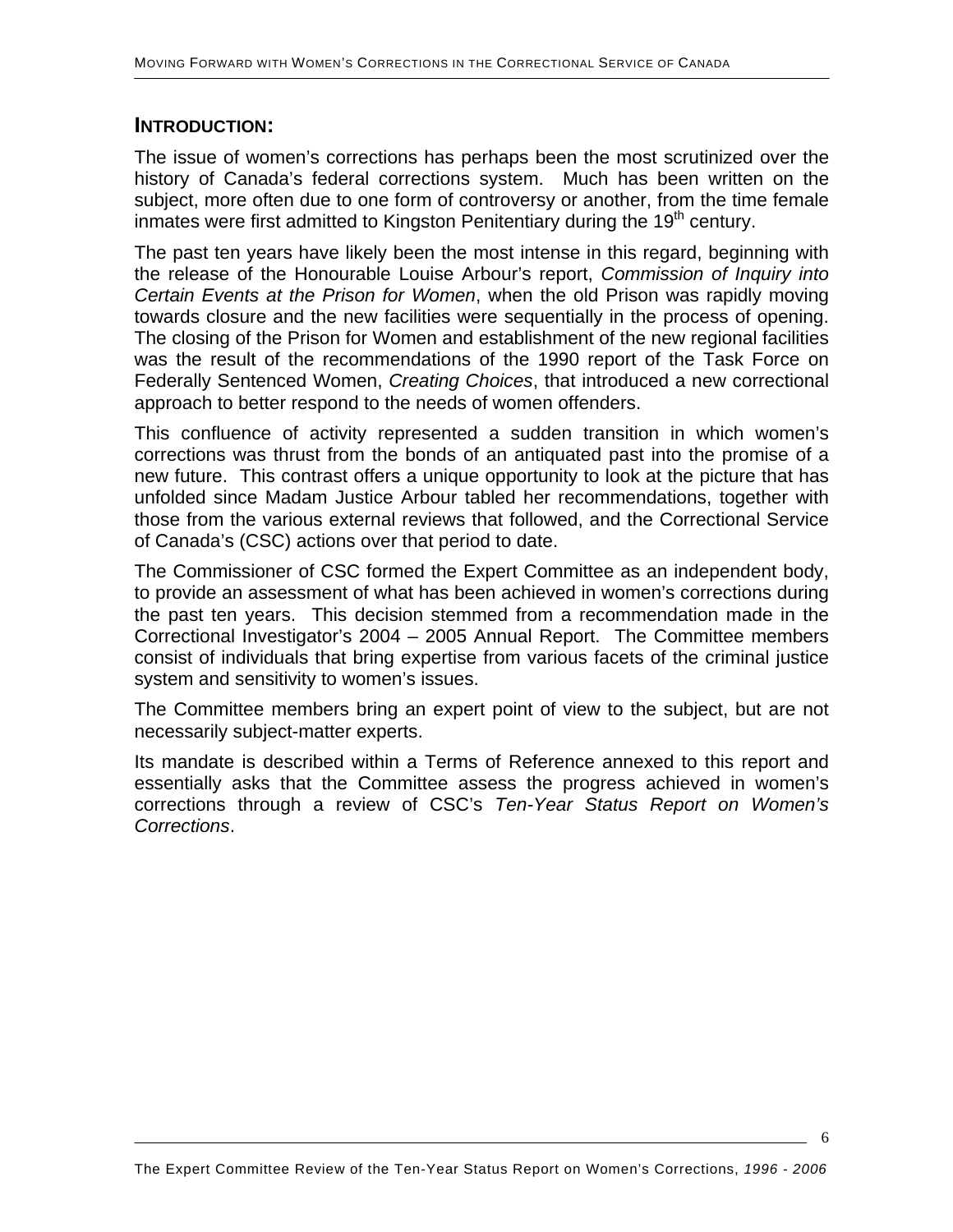## **BACKGROUND:**

The *Ten-Year Status Report* consists of a comprehensive narrative that provides a cumulative summary of the various accomplishments and challenges facing CSC in relation to several key themes drawn from the various external studies. The *Ten-Year Status Report* Annexes contain a detailed response to each recommendation made within the Arbour Report (1996); the Report of the Auditor General into the Reintegration of Women Offenders (April 2003); the  $26<sup>th</sup>$  Report of the Standing Committee on Public Accounts (November 2003); and *Protecting Their Rights – A Systemic Review of Human Rights in Correctional Services for Federally Sentenced Women* by the Canadian Human Rights Commission (December 2003).

The *Ten-Year Status Report* represents the primary document used by the Committee to lead its review and overall assessment.

Following the announcement of the establishment of the Expert Committee in June 2006, individual members commenced site visits in the summer months, eventually visiting all of the Women Offender Institutions (WOIs). The Committee began its work together in late September, collectively visiting Edmonton, Okimaw Ohci Healing Lodge, the Prison for Women and Isabel McNeill House, and individually visiting Nova, Joliette, Grand Valley, and Fraser Valley in their respective regions of the country.

The Members also went to a number of community sites, primarily within the larger urban centres, that supervise and support the needs of women during conditional release. They officially met and informally spoke with many staff and several of the women at many of these locations.

The Committee met with a plenary group of fifteen external Stakeholders representing eleven organizations active in women's corrections issues and had a number of bilateral discussions with various key Stakeholders. The latter included the Correctional Investigator Canada and senior staff from that office, executive members of the Canadian Association of Elizabeth Fry Societies, senior officials from the Canadian Human Rights Commission, labour representatives from the Union of Canadian Correctional Officers, senior officials from the National Parole Board, and a cross section of subject-matter experts from CSC.

The meetings with CSC officials were in the form of presentations relating to the key areas described in the *Ten-Year Status Report* and a discussion of the accomplishments, challenges, and plans intended to meet the future needs of the women.

The Committee was provided with and reviewed a wealth of supporting documents.

Consistent throughout its exposure to the people and places surrounding this subject, the Committee was struck by the wealth of information, the depth of the commitment, and the extent of the passion expressed by those with an opinion or a role to play in matters of relevance to women's corrections.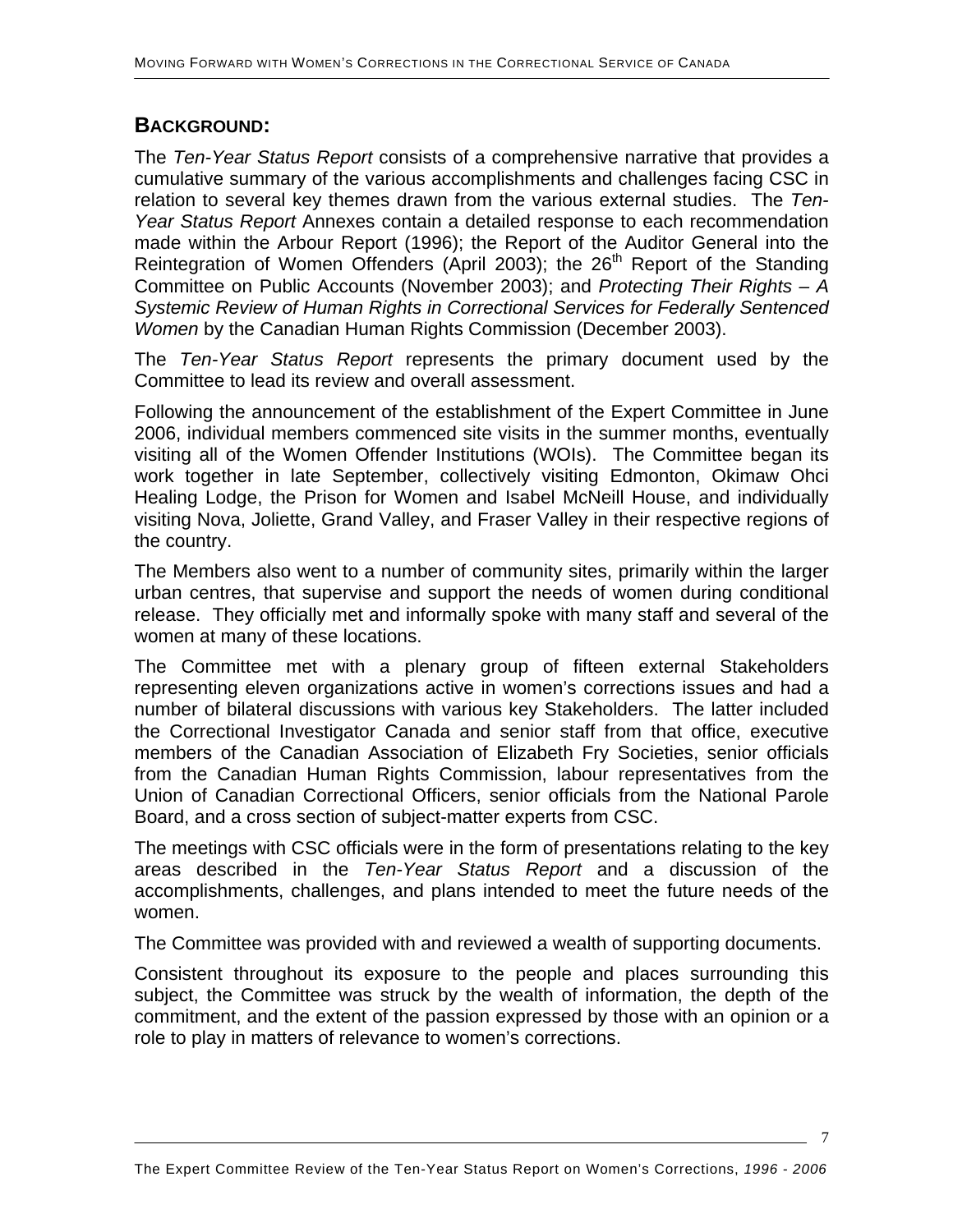The Committee wishes to make clear that the approach it took to this task does not constitute an evidentiary investigation, forensic audit, scientific evaluation or an inquiry of the sort that has, on many occasions, preceded this undertaking.

The Committee has chosen, in a manner consistent with the time given to meet its mandate, to conduct a global assessment and constructively determine what progress CSC has achieved in relation to the critical studies of the past ten years.

This report is an expression of the Committee's findings and opinions based on its discussion with people, and its examination of the places and information made available, in connection with the progress that CSC believes it has made in the *Ten-Year Status Report*.

Furthermore, the Committee is appreciative of the realities surrounding the management of any government program in the present day environment, and it is cognizant of the impact that recommendations from an external body can feasibly have on influencing meaningful change. Fiscal accountability, legislative and legal responsibility, changing population demographics, and overall business planning issues are embedded in those realities. The Committee believes it would be impractical to distance its observations from those realties when offering comments or recommendations that do not lend themselves to efficiency, effectiveness or accountability considerations.

With that in mind, the premise that emerged very quickly in this assessment is that, in the Committee's opinion, CSC has achieved remarkable progress in women's corrections over the past ten years, in relation to the recommendations of the earlier reviews.

For example, a Human Rights Division has been established; the Prison for Women has been closed; the regional facilities are now fully operational; an Aboriginal Healing Lodge for women has been opened; a host of women related research has been completed; cultural and gender-specific programs have been implemented; women-only emergency response teams have been created; administrative segregation accountabilities have been strengthened; the Mother-Child Program has been introduced; community residential services have been expanded; a mental health strategy for women has been implemented; the Structured Living

Environment Units have been added; and various intervention strategies have been developed to support women admitted to the Secure Units now in place at the regional facilities.

CSC has clearly applied the sometimes difficult and costly lessons learned from the earlier reviews, to move forward with women's corrections.

This is most evident, in the Committee's view, in relation to Human Rights, certainly the most important theme and the one that represents the foundation for this report.

*" One must resist the temptation to trivialize the infringement of prisoners' rights as either an insignificant infringement of rights, or as an infringement of the rights of people who do not deserve any better. When a right has been granted by law, it is no less important that such right be respected because the person entitled to it is a prisoner. "*  - Louise Arbour, 1996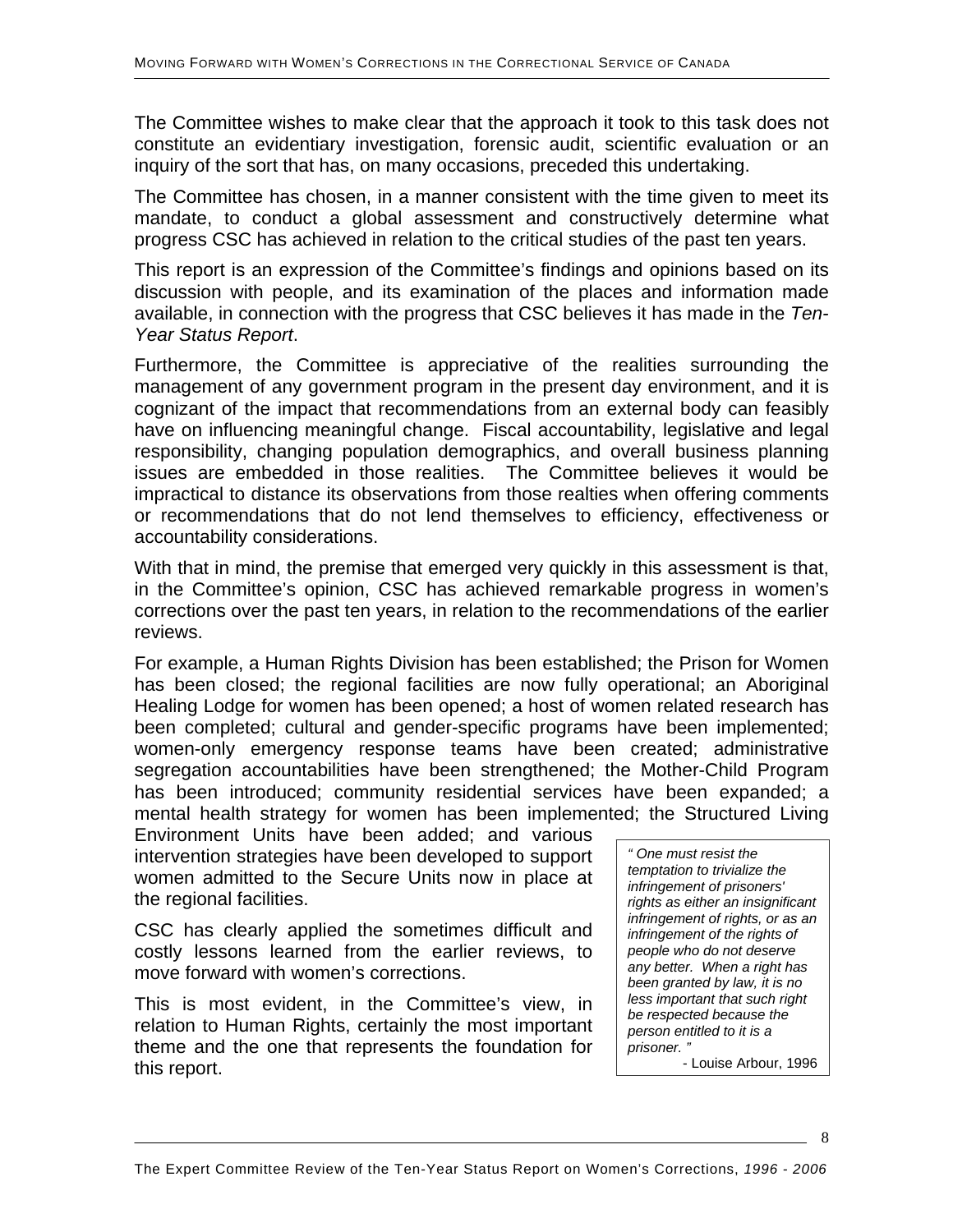During all of its visits, meetings and readings, the Committee has endeavoured to listen, learn, ask pertinent questions and reflect, in an effort to distil each member's experience and achieve some consensus.

The Committee feels it was successful in this regard and it will use this report to offer some insight into the degree of respect and commitment that CSC has extended in achieving progress on its actions, as well as some constructive advice intended to help the overall effort sustain the momentum gathered to this point.

The Committee wishes to thank the women in prison and in the community that we met, the staff with whom we talked, and the members of the Citizens' Advisory Committees and all of the other Stakeholders and officials that we engaged. We also wish to thank Anne Kelly, the Deputy Commissioner of Women (DCW) at the outset of the Committee's formation, and Lori MacDonald, the acting DCW since September 2006, as well as her staff, particularly Rosemary L. O'Brien, Senior Project Officer, and Paulette Lajeunesse, Administrative Assistant.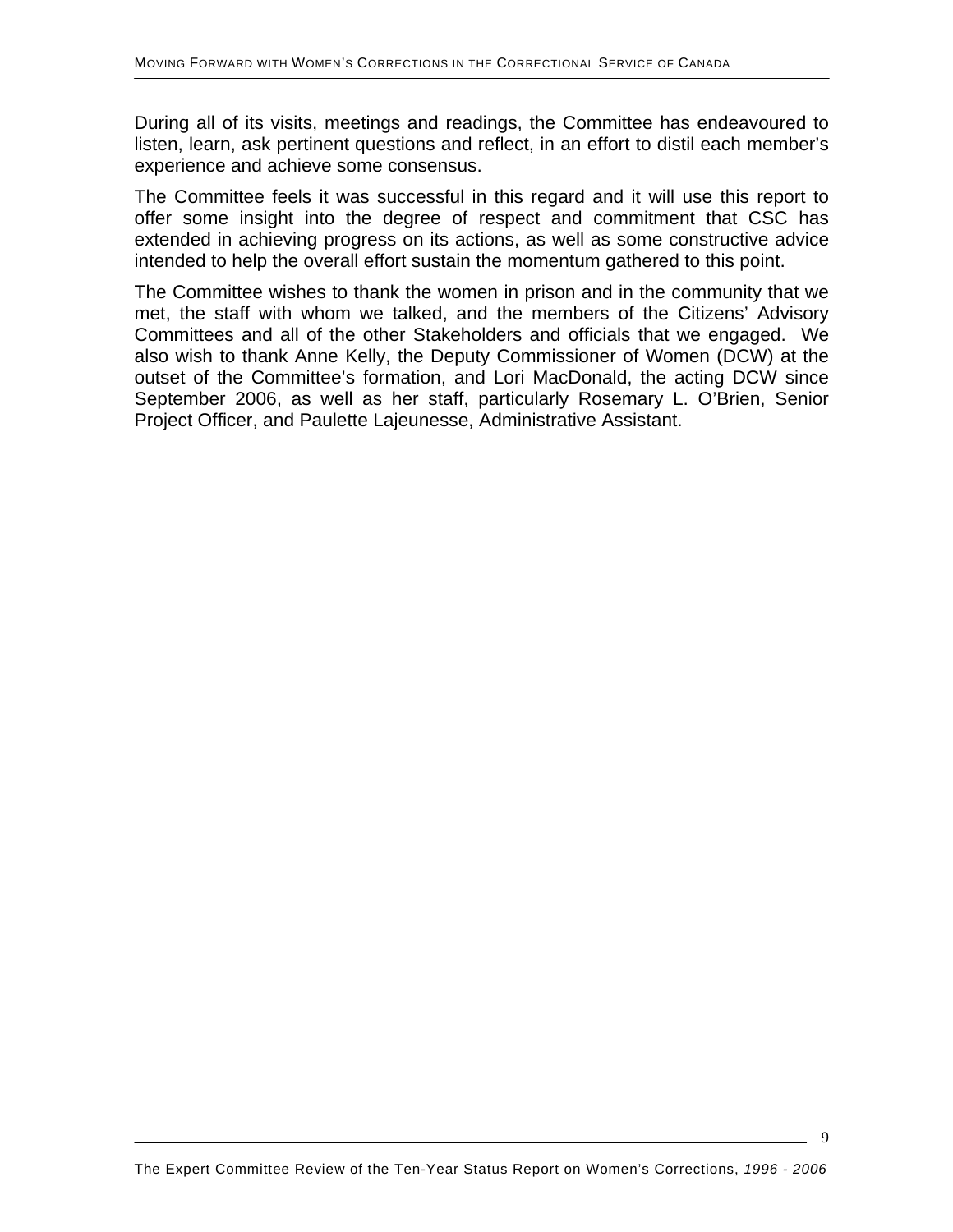## **DISCUSSION OF THE PRINCIPAL THEMES:**

The principal themes contained in the *Ten-Year Status Report* consist of Human Rights, Cross-Gender Staffing Issues, Aboriginal Women Offenders, Security Classification, Management of Security Incidents in Women's Institutions, Administrative Segregation, Program Strategy for Women Offenders, and Community Transition.

While all of the themes are of significant importance, other equally important ones received less emphasis in the earlier major reviews.

The process that enabled the Committee's examination was bred from asking itself what has "jumped out" in terms of questions and issues that indicate CSC has work to do to make further advances. Out of this process, three additional themes emerged. They are Mental Health, Governance, and Human Resources, and are included in this report.

Among those themes that have been described in the *Ten-Year Status Report* there are some, while highly cogent to the issues that precipitated the Arbour report at that time, are of relatively less dominance today given the organizational progress over the past decade.

The Committee must stress that the crucial lessons learned from Arbour can never be permitted to lapse. It believes however, that the lessons learned from that experience have been firmly imprinted in CSC corporate memory and are strongly reflected in its actions over the period under review.

In its examination and discussion of the principal themes, the Committee continued to return to a fundamental thought concerning the basis for its review.

*" CSC must have a women centred institution that is empowering for women. "*  - Stakeholder

A women-centred focus is central to any thinking applied to the field of women's corrections. Although this may impress as a simplistic or obvious notion, the Committee nevertheless believes that this standard is the measure against which the principal themes must be considered.

The women-centred view therefore became the lens through which the Committee looked when assessing progress in its review.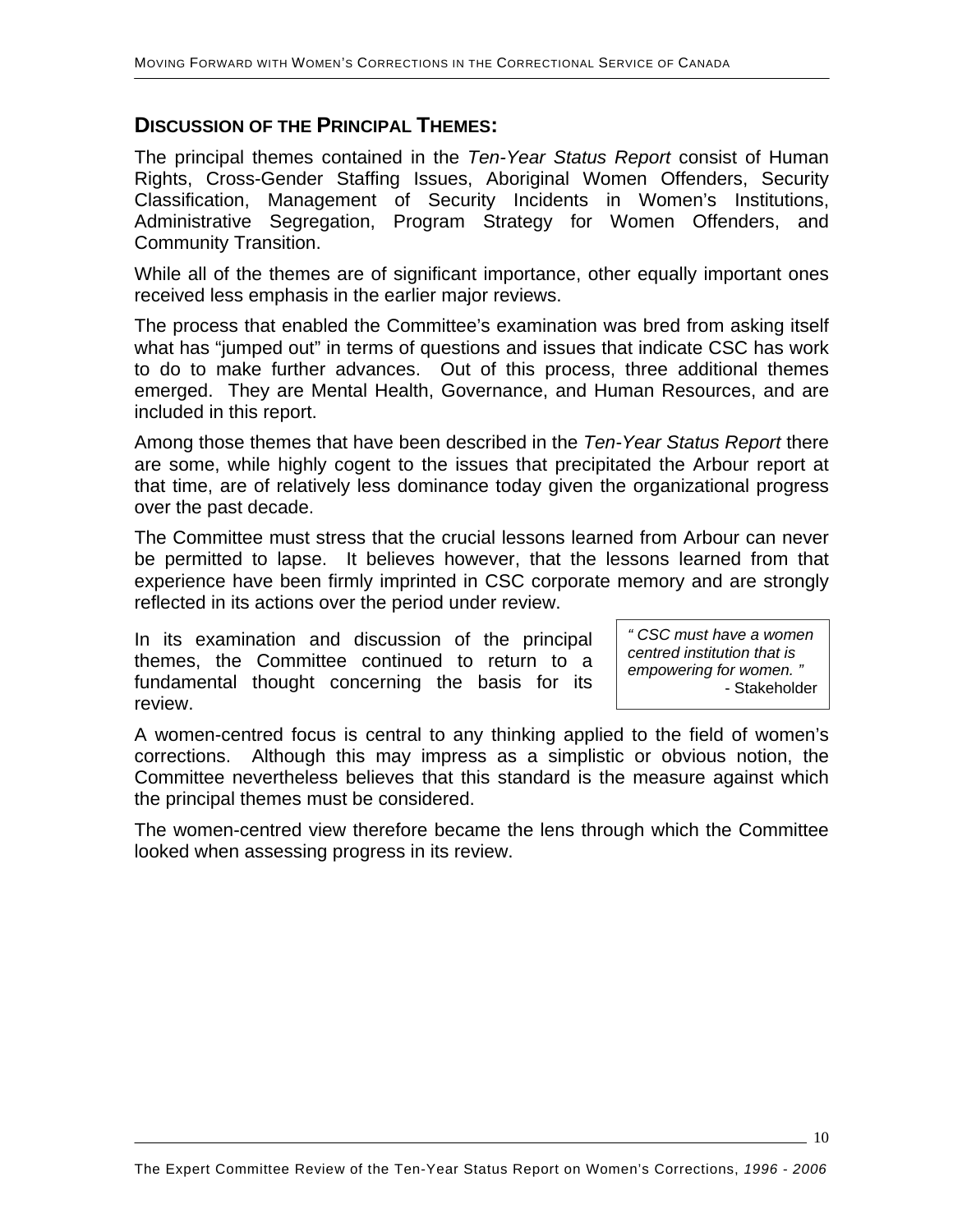#### **GOVERNANCE**

*Does today's organizational model best enable a women-centred focus?*

The Committee appreciates CSC's reasoning for not accepting the recommendation made in the Arbour Report, "that the federally sentenced women's facilities be grouped under a reporting structure independent of the Region, with the Wardens reporting directly to the Deputy Commissioner for Women" [Recommendation 4(c)].

We are not convinced that the rationale applies as well in the current day environment; nor do we believe that the existing organizational model best serves the needs of the WOIs as far as preserving and sustaining a women-centred focus.

The Committee is concerned as to whether the lines of accountability are not, at times, blurred when considering the direct working relationship that the DCW and respective Regional Deputy Commissioners (RDC's) have with the heads of WOIs. Although the DCW is a functional authority and the RDC a line authority, direction comes from and is sought through both offices.

Considerable evolution has happened over the period under review. The WOIs have moved from the conceptual stage to reality. A host of experiences have been gained and shared between facilities and the office of the DCW has been pivotal on not only the policy development side but also as the conduit for communication, oversight, and as a principal change agent.

The Committee believes that this evolution has reached a point where the need for a clear womencentred focus is greater than the administrative concerns and isolation fears expressed earlier by CSC.

*" Please give serious thought to alternatives to the existing system. "*  - Stakeholder

Women in prisons are a very unique population. Their numbers alone are small. Their program requirements are generally different, in terms of gender, criminality, institutional dynamics, and reintegration considerations.

We believe that a change in the reporting relationship will accept this reality, improve the effectiveness of existing resources, and sharpen the women-centred focus through a more uniform administrative approach.

The Committee is concerned that the WOIs do experience some isolation within their respective regions and that a fully realized women's corrections strategy is at risk within the present organizational arrangement.

We have been informed that CSC is undergoing organizational renewal at the regional and national levels. The Committee senses that some of the more significant administrative concerns associated with the earlier consideration of this issue are no longer as valid given the changes being made to CSC's overall governance structure.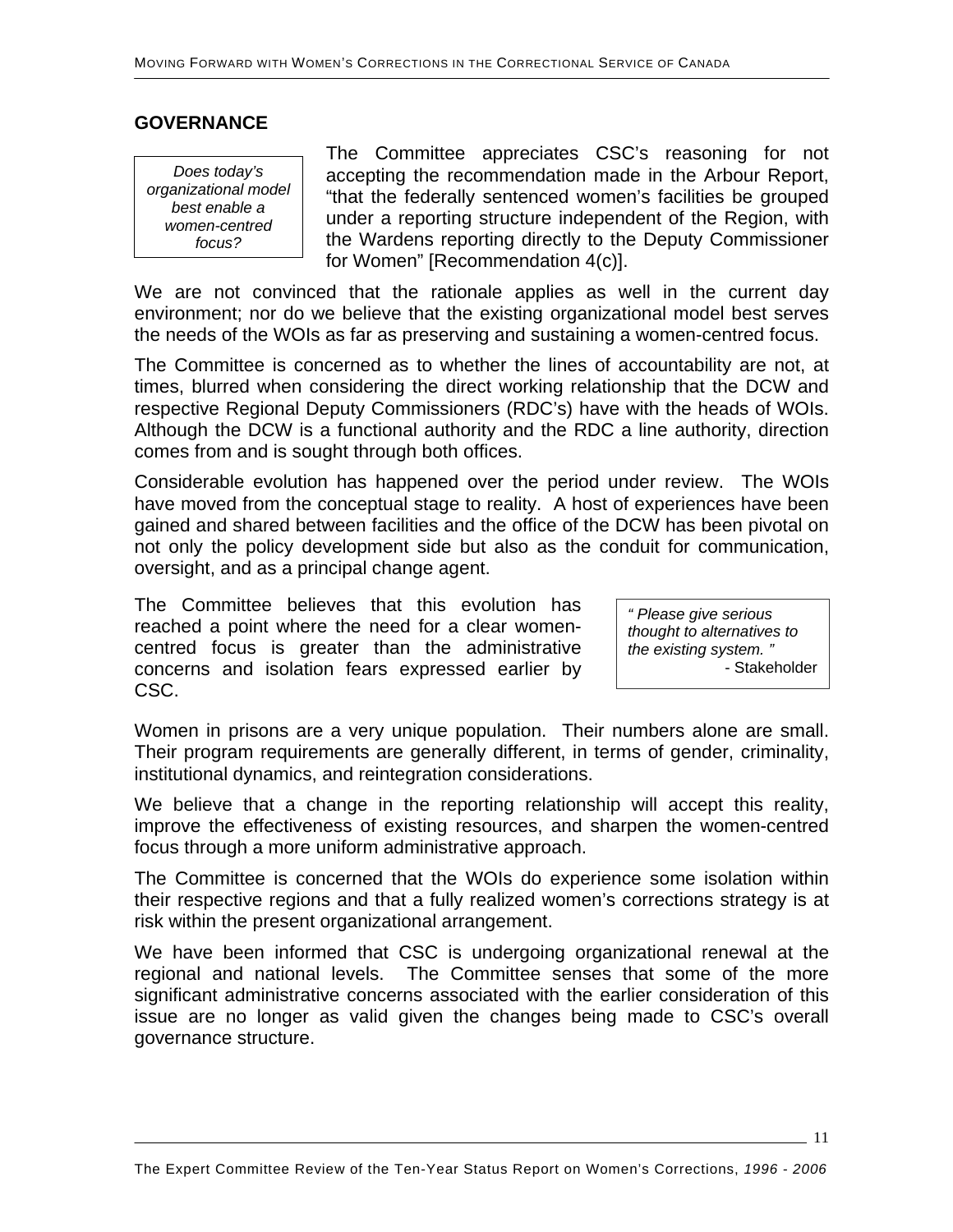*The Committee recommends that CSC revisit the women's corrections governance structure in order to have the Wardens of the women offender institutions report directly to the Deputy Commissioner of Women.*

The DCW position is currently vacant and the timing of such a measure would seem to be a useful consideration when staffing this position and taking the administrative steps necessary to facilitate implementation of a new reporting relationship.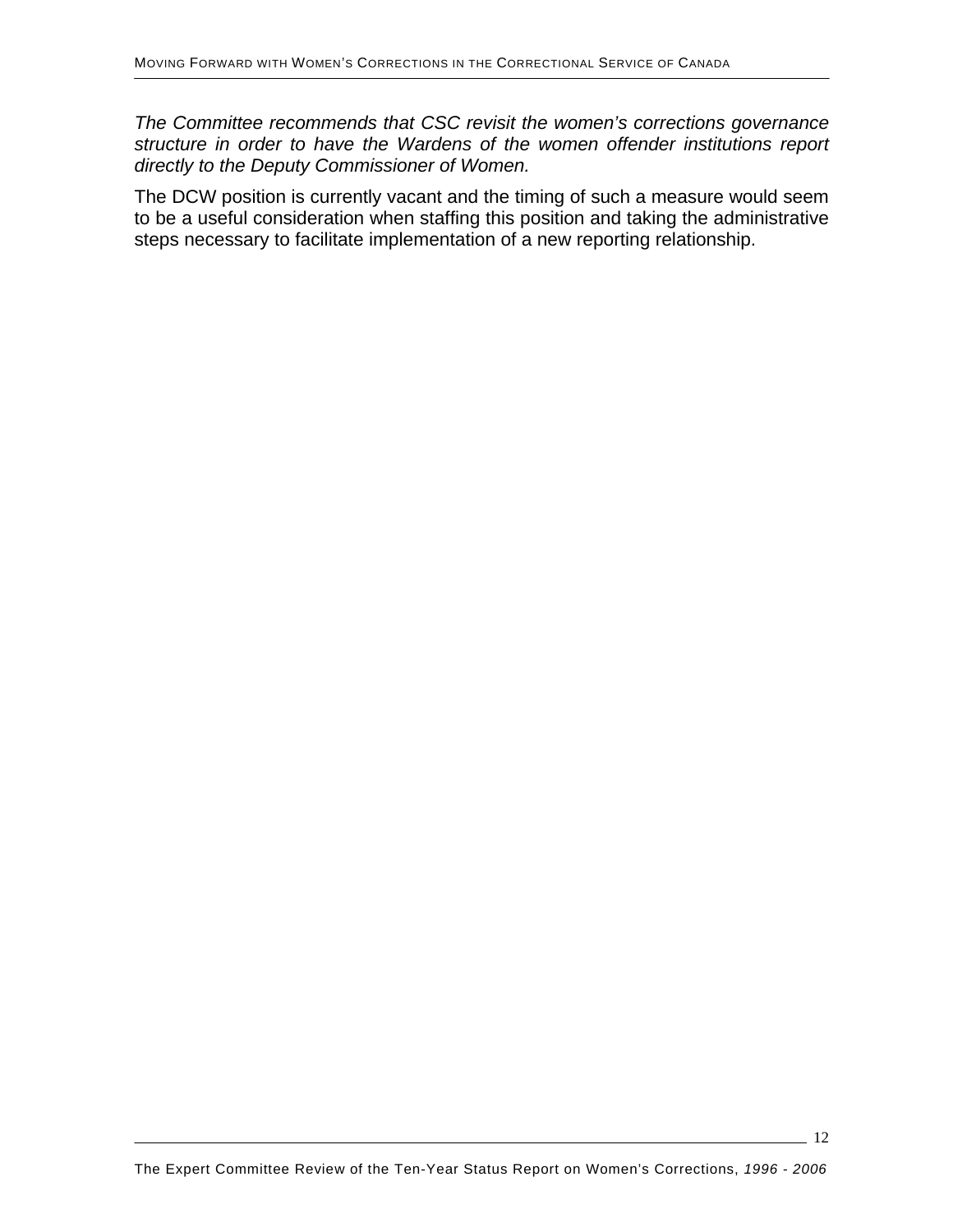#### **HUMAN RESOURCES**

*Is CSC well positioned to meet its women corrections human resource needs* 

While leadership is an important element, employees are CSC's greatest resource and a critical component across all of the principal themes as well as the preservation of a women-centred focus.

*going forward?* Reliance on continued progress is directly tied to human resource competency and availability in relation to all of the

key accomplishments documented in the *Ten-Year Status Report* and to have success in carrying forward the plans intended for the future.

The Committee notes that many of the Key Accomplishments contained in the *Ten-Year Status Report* as well as the Next Step descriptions, are linked to works in progress that hinge on having the people "on the ground" to make some of those accomplishments a reality. The measure of a program's success is in its execution and despite the evident progress made, CSC has been more broadly criticized by its Stakeholders due to implementation timelines and delays, that appear to be attributable to human resource factors.

For example, the Committee was told that staff shortages have delayed the timely availability of core programs; that some Parole Officers in the community have not received women-centred training; that the health care program is facing a potential crisis if unable to hire competent professionals; that there are not enough staff that are representative of growing minority segments of the population; and that there are concerns about the proper supervision of women newly admitted to the regional facilities.

Deployment models and program strategies will only work if they are supported by the right people in place on a readily available basis with the proper focus, skills and appropriate commitment.

There are shortfalls that are visible and that have had reported impact on CSC's overall capacity to deliver on its commitments, particularly in view of the realities facing all employers in the present day environment.

*" Staff must be more culturally competent. "*  - Stakeholder

Quality of the staff selection process based on a women-centred focus, when assessing the values and attitudes that candidates bring to the process and the training that follows, is pivotal to the implementation of CSC's policies and protocols. CSC has made progress in developing the selection tools for Primary Workers and delivering women-centred training for front line staff at WOIs.

Many of the front line positions, such as correctional officers, health workers, kitchen and other trades staff, are filled from outside CSC. Others, such as program delivery and parole officer positions, are filled internally. The associated training is comprehensive but expensive. Staff turnover is often high.

Additional challenges await CSC as its workforce ages and it strives to replace its workers with people that have the motivation, values and qualifications to work in the very demanding field of women's corrections.

 $\overline{\phantom{0}}$  13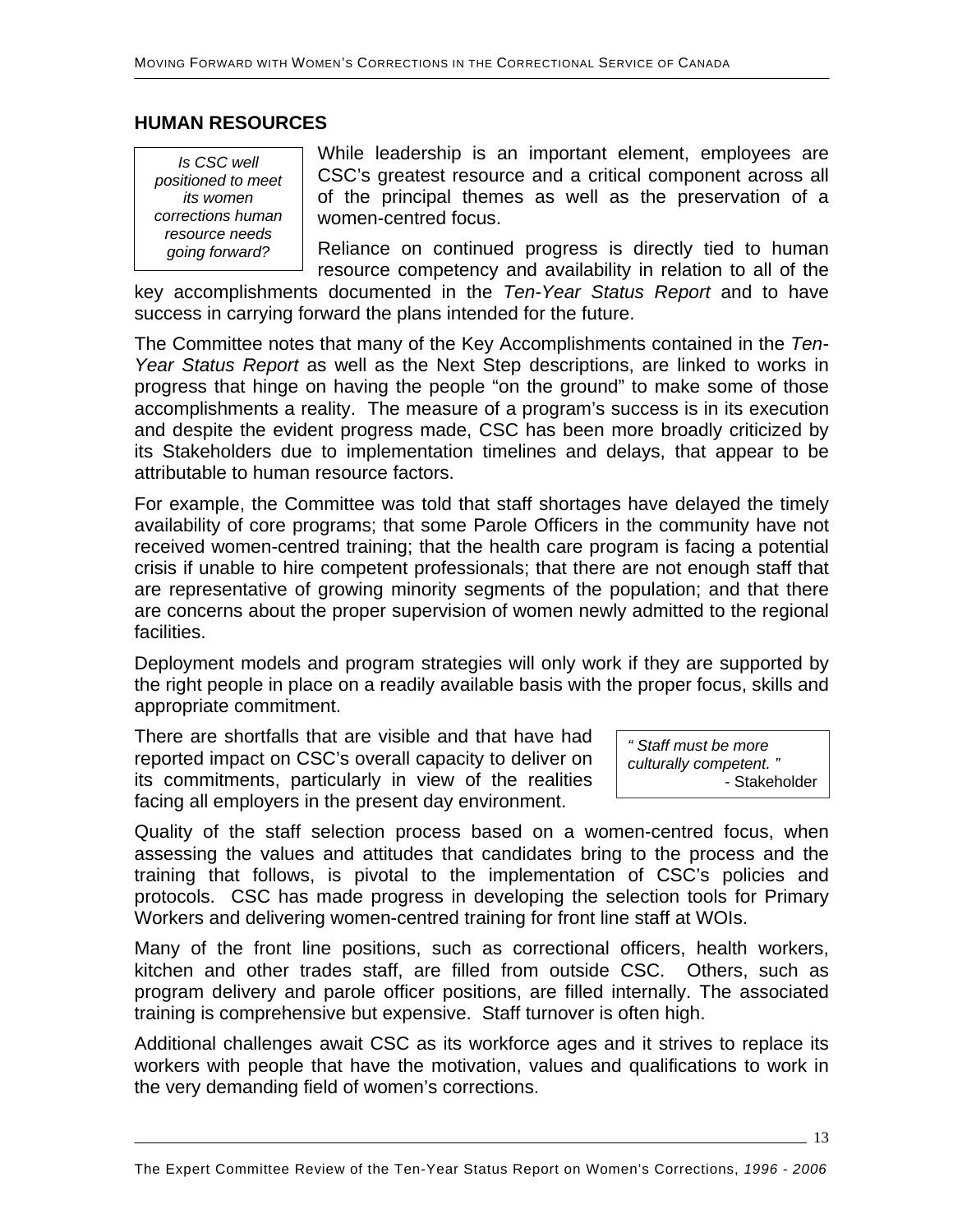Progress will suffer if the human resource situation is left unchecked.

*The Committee recommends that CSC put a human resource strategy in place to support its women's corrections workforce needs.*

This would include an analysis that identifies the staffing "hot spots" in relation to key operational positions that support program delivery followed by measures that enable CSC to effectively compete for the attraction and retention of a competent and representative workforce at entry levels.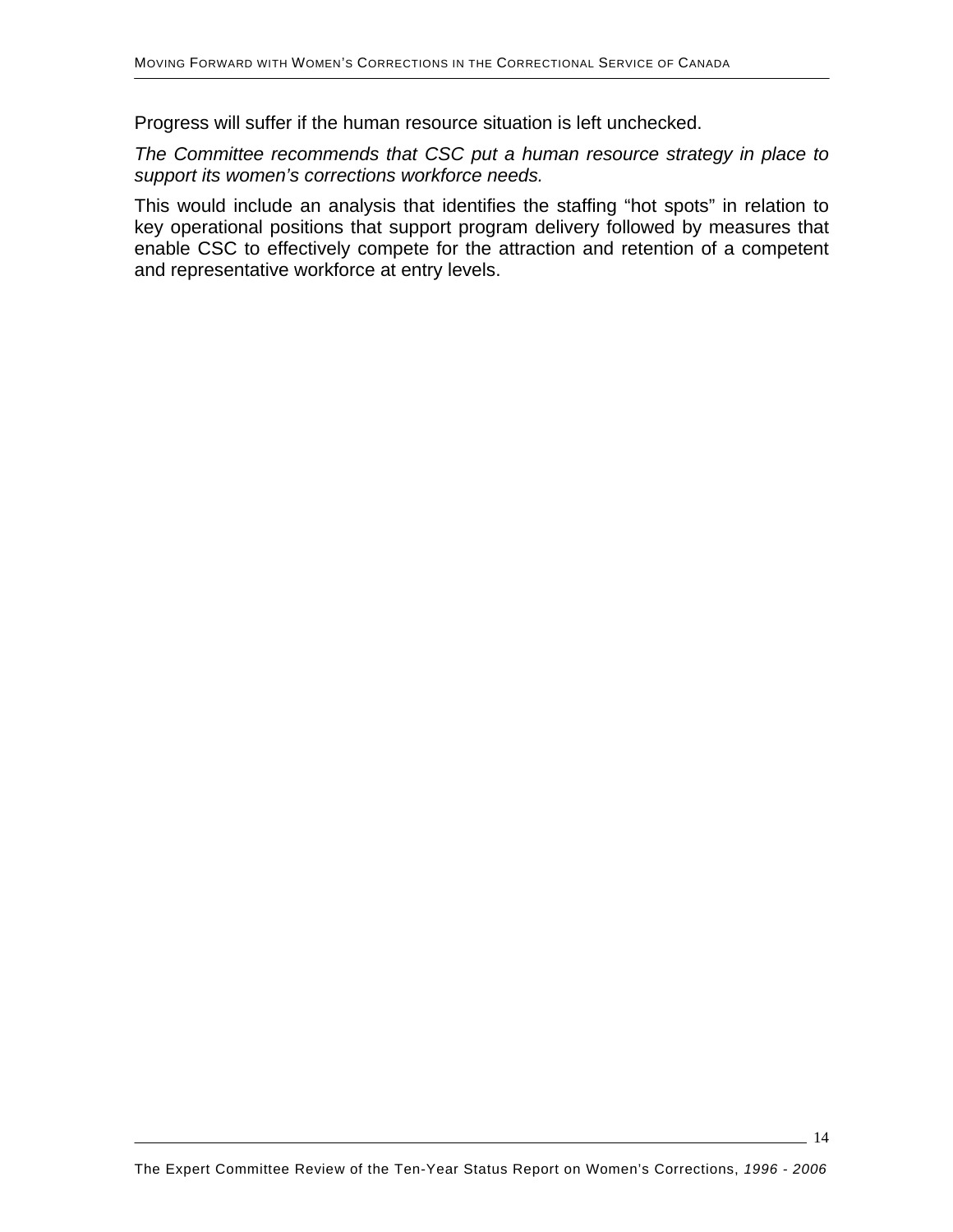#### **COMMUNITY TRANSITION**

*Is the commitment that CSC has made to women's community corrections sufficient to promote success?* 

 $\overline{\phantom{a}}$ 

Although Justice Arbour did recommend that, "the first priority for the Deputy Commissioner for Women be the release and reintegration of women in custody" [Recommendation 4(j)], a considerable focus of the earlier reviews has been on the custody phase of the women's sentence.

Certainly CSC has shown some progress on the community side. For example, a national Community Strategy for Women was finalized in 2002; residential capacity has been expanded at various locations in the Atlantic and Pacific regions; specialized women's supervision units have been formed in major metropolitan areas (Montreal, Toronto, Edmonton, Calgary, and Vancouver); a Private Home Placement model has been created in Edmonton; a new prerelease program (Social Integration Program) was implemented in September 2006 and a national employment strategy for women commenced in November 2006; the community volunteer network has been expanded; and research has been conducted into factors contributing to revocation and return to custody issues.

Nevertheless, it would appear that the prison side of the sentence continues to dominate the thinking in women's corrections. For example, CSC's Report on Plans and Priorities (RPP) for 2006 – 2007 is primarily focussed on women's custody with less emphasis on the kind of community development initiatives that would directly support safe reintegration for women.

CSC has a large offender population. The segment of the women's population is fairly consistent at 4%. Yet it is the fastest growing<sup>[1](#page-14-0)</sup>, and its composition is presenting some alarming trends with respect to the proportion of Aboriginal women<sup>[2](#page-14-1)</sup> and those that present mental health problems upon admission<sup>[3](#page-14-2)</sup>.

The regional women's facilities represent the hallmark of CSC's progress over the past ten years. But they will soon reach the tipping point, and this may undermine the very principles that guided their creation in the absence of a clear vision that more fully incorporates the community stage of the sentence.

The Committee must stress its complete understanding that decisions, which guide conditional release, are made exclusively on the basis of risk. When discussing community transition the clear emphasis is on public safety. The Committee recognizes that a thorough risk assessment includes a comprehensive initial assessment, followed by the development of a Correctional Plan and then program participation by the women that will contribute to their reintegration potential.

CSC has made good progress in the development of assessment tools and gendersensitive women's programs that significantly improve reintegration opportunities.

 $-15$ 

<span id="page-14-0"></span><sup>1</sup> *RPP 2006 – 2007*: The Changing Federal Offender Population, Profiles and Forecasts, 2005, *CSC Research,* October 2005. CSC has experienced a 12% decrease in the men offender population since 1997. The federal population of women in custody, however, increased by 6% since 1997. 2 *RPP 2006 – 2007*: The Changing Federal Offender Population, Profiles and Forecasts, 2005, *CSC Research,*

<span id="page-14-1"></span>October 2005. The Aboriginal male offender population increased by 11% and the Aboriginal women population by 85% since 1997.

<span id="page-14-2"></span><sup>3</sup> *RPP 2006 – 2007*: Climate Indicator and Profile System (CIPS). More than one out of ten men offenders and one out of four women offenders are identified at admission as presenting mental health problems.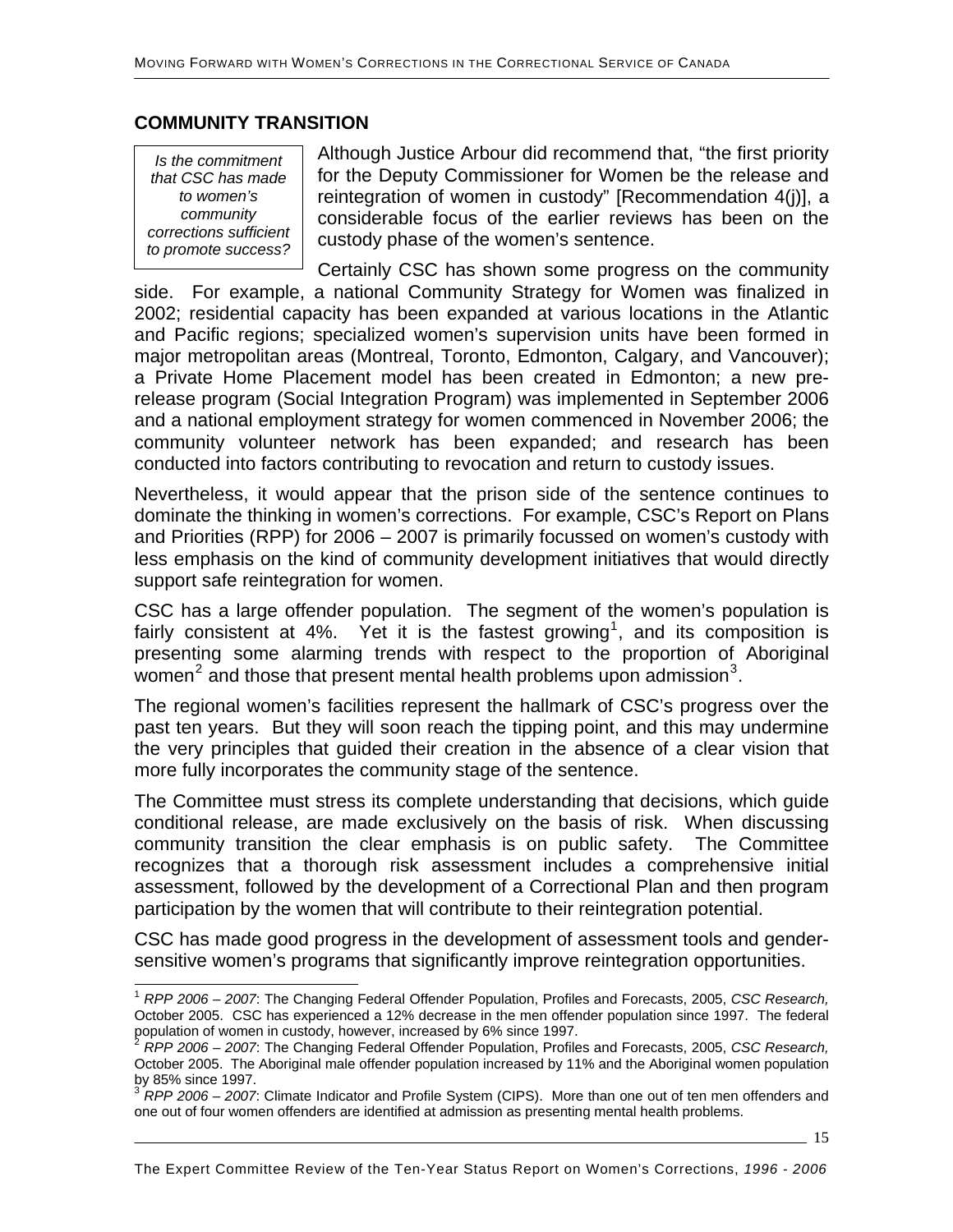Almost 6 of every 10 women are serving out their sentence under conditional release in the community. This has been reasonably consistent over the past ten years. Roughly 34% of the women in custody are classified as minimum security. Approximately 55% of women newly admitted to the federal system are serving a sentence of less than three years<sup>[4](#page-15-0)</sup>. While this represents challenges for CSC to prepare an increasing number of women for release into the community within limited time frames, their reintegration potential would appear consistent with past trends.

There would appear to be a relatively large pool of women that demonstrate safe reintegration potential if CSC could ensure their timely access to release opportunities. However the Committee believes that there are "missing links" that impede release opportunities, primarily in the area of release planning.

This reintegration potential is compromised on the community side by the reported increase in the numbers of women subject to revocation as a result of a failure to comply with the conditions of release, rather than criminal behaviour. This suggests to the Committee, by way of an example, that CSC needs to focus more effort on building its community capacity to improve release opportunities for women and expand support for the women under conditional release.

As CSC continues to make the progress that we have observed on reducing the barriers that impede reintegration of the women who are in custody (at increasing numbers), the strain on its community capacity will only increase. The Committee is left with the impression that there is a lack of co-ordinated effort on the community side relative to what we have observed at the institutions.

l

*" We don't see the integration between the institution and the community with programs and release planning. "*  - Stakeholder

CSC is not alone in developing the necessary community capacity. There are many organizations, public and non-governmental, that share a responsibility here.

The relationship CSC has with its many Stakeholders shifts into one of true partnership on the community side of women's corrections. CSC relies on those partnerships to directly support the community transition of women.

The Committee takes a very positive view of these partnerships and believes that with improved commitment it can strengthen its community partnerships while closing the gaps that currently obstruct the full realisation of a women's community corrections strategy.

We believe that CSC needs to rethink its relationship with the Stakeholders that provide community services. The focus must be on enhancing agency collaboration in the provision of services that cross all of the unique needs that women bring into the community. Release plans need to be enriched to tap into the reintegration pool with better program follow-up for maintenance and relapse prevention purposes that offer improved continuity between the institution and community.

<span id="page-15-0"></span><sup>4</sup> *RPP 2006 – 2007*: Climate Indicator and Profile System (CIPS). A 61% increase since 1997 that represents one out of three women serving sentences of less than three years.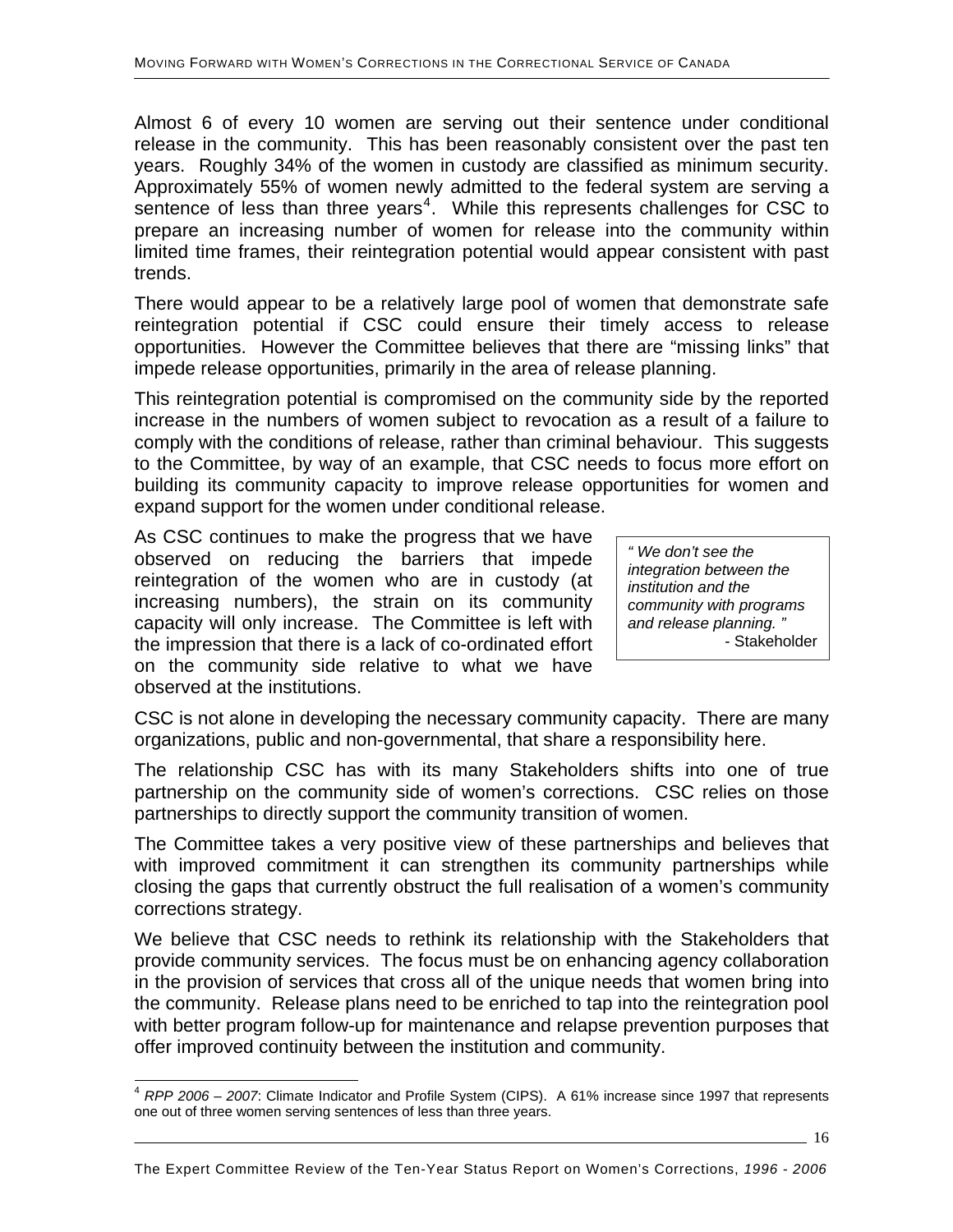More creativity is needed at the grassroots level. Agencies that work with women are experts. They know their communities and they have the network of service providers that extend into the remote areas of the country. Agencies have the ingenuity and business acumen to maximize the return on increasingly scarce funding and they need increased partnerships with organizations like CSC to expand their collaboration initiatives. Their goals come from a longer view and are oriented towards achieving sustainability for women well beyond the warrant expiry date.

Although progress has been made, the community co-ordination capacity has not kept pace with the accomplishments achieved inside the women's facilities. The Committee is left with the impression that the development of women's community corrections competes for the attention of the District Directors and Area Managers responsible for community supervision. The DCW relies heavily on their collaborative support.

More focussed attention is needed to expand the network of Private Home Placements and alternative accommodations for women, particularly in remote areas. A clear and dependable point of contact at a senior management level is needed in each of the eight community districts to achieve and measure results on the formation and strengthening of community partnerships.

*The Committee recommends that CSC make women's community corrections a higher priority in order to increase opportunities for successful reintegration into the community.*

CSC will need to renew the national Community Supervision Strategy for Women it finalized in 2002 for this purpose. The Committee believes that the Wardens of the WOIs should participate and bring ideas to the renewal process given their knowledge of women's corrections and familiarity with the community districts to which the women will return upon release.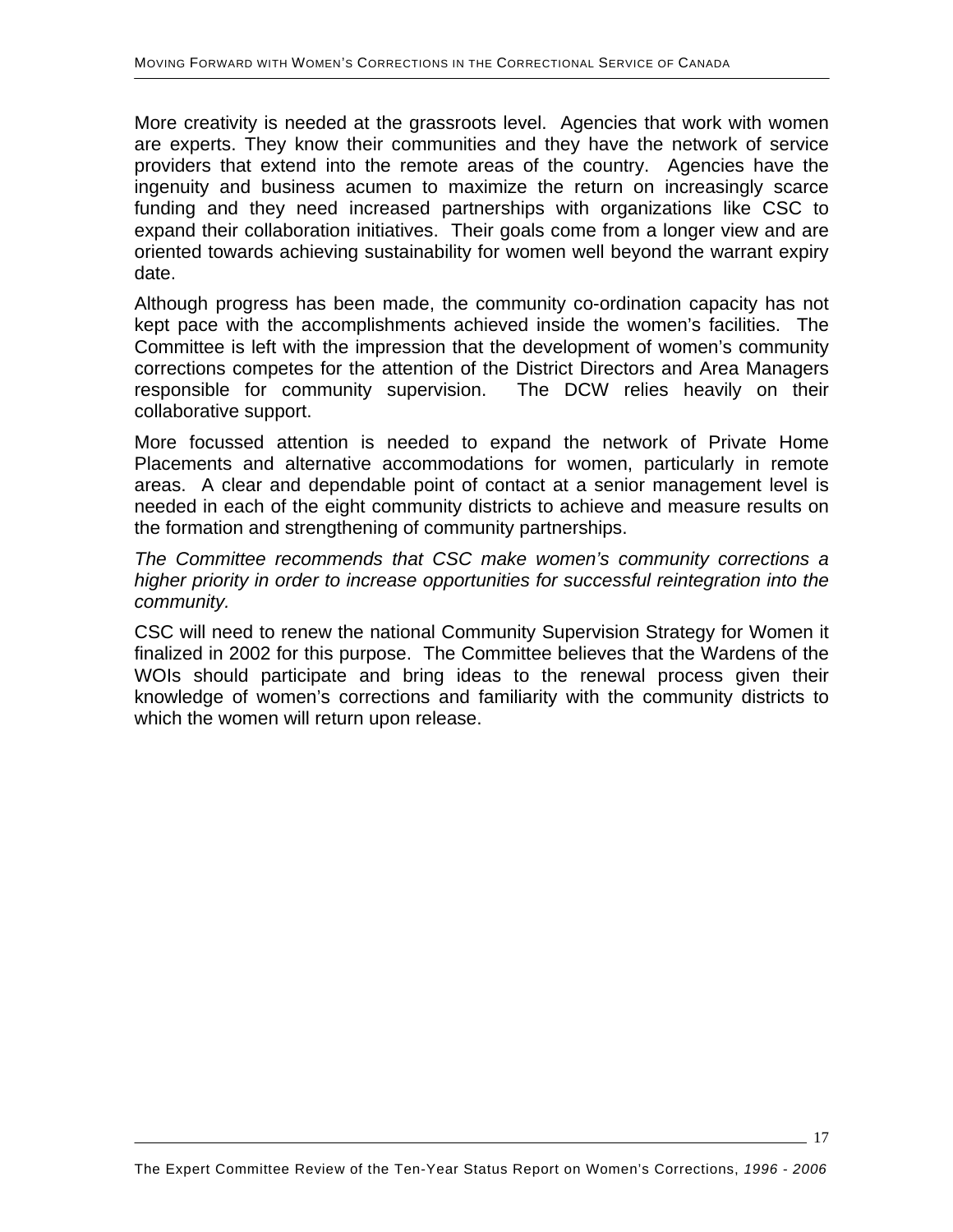## **ABORIGINAL WOMEN OFFENDERS**

*Has CSC respected the commitments it has made in relation to the custody and treatment of Aboriginal women?* 

The Okimaw Ohci Healing Lodge (OOHL) is one example of how progress in women's corrections demonstrated a concept that integrated Aboriginal beliefs with an operational model that had broader application to CSC's entire Aboriginal population.

It has served as a benchmark to demonstrate the extent to which collaboration with key community Stakeholders can translate into concrete action.

The 1992 *Corrections and Conditional Release Act* (CCRA) opened the legislative door to a new relationship with Aboriginal peoples, and the 1996 Report of the Royal Commission on Aboriginal Peoples, in declaring that "the justice system has failed Aboriginal peoples," pointed to their numbers in prison.

While there may be no better example of progress in the Committee's review than OOHL, the exponential growth of the Aboriginal prison population over the last ten years has continued unabated.

With the 85% increase of Aboriginal women in custody since 1996, there has been an expansion of their

*" As Aboriginal communities define their needs and aspirations in relation to community safety and crime prevention, we need to work with our partners to respond to those needs in a cohesive way. A holistic approach to community healing and development means working from the community's perspective to identify what we can bring to the process. "*  - Senior Deputy Commissioner, CSC

*" We cannot impact the overrepresentation of Aboriginal people, or recidivism rates, without community involvement, support and capacity. At the end of the day, it will be Aboriginal and Canadian communities which will have the power to change these results. "* 

- Director General, Aboriginal Initiatives, CSC

*CSC Strategic Plan for Aboriginal Corrections, 2006* 

representation within the overall women's population<sup>[5](#page-17-0)</sup>, a rise of those with a gang-related profile<sup>[6](#page-17-1)</sup>, greater numbers classified as maximum security<sup>[7](#page-17-2)</sup>, and a higher proportion of those convicted of violent crimes<sup>[8](#page-17-3)</sup>.

The Committee recognizes that the broader issues of Aboriginal self-government and matters of settlement with the Canadian government over land claims and other disputes, are works in progress over the long-term.

Developing the capacity for Aboriginal self-government is in its infancy and the willingness of a mosaic of Aboriginal communities to embrace an ever increasing accountability for criminal justice responsibilities, including those involving the corrections system, has yet to be fully determined. There are many fronts to the transition that is currently underway.

18

<span id="page-17-0"></span>l <sup>5</sup> *RPP 2006 – 2007*: CRS. Aboriginal peoples comprise only 2.7% of the Canadian adult population. Aboriginal women account for a higher proportion of the overall women's population at 25.1% and 31.4% of incarcerated

<span id="page-17-1"></span>women.<br><sup>6</sup> RPP 2006 – 2007: Climate Indicator and Profile System (CIPS). An increase from 7% to 9% since 1997.

<span id="page-17-2"></span><sup>&</sup>lt;sup>7</sup> RPP 2006 – 2007: Climate Indicator and Profile System (CIPS). A 75% increase from 4% to 7% of the Aboriginal women's population.

<span id="page-17-3"></span><sup>8</sup> *CSC Strategic Plan for Aboriginal Corrections, 2006*: As of April 10, 2006, 80.0% of Aboriginal women and 50.2% of the remaining women were convicted of Violent Offences (Murder or Schedule 1).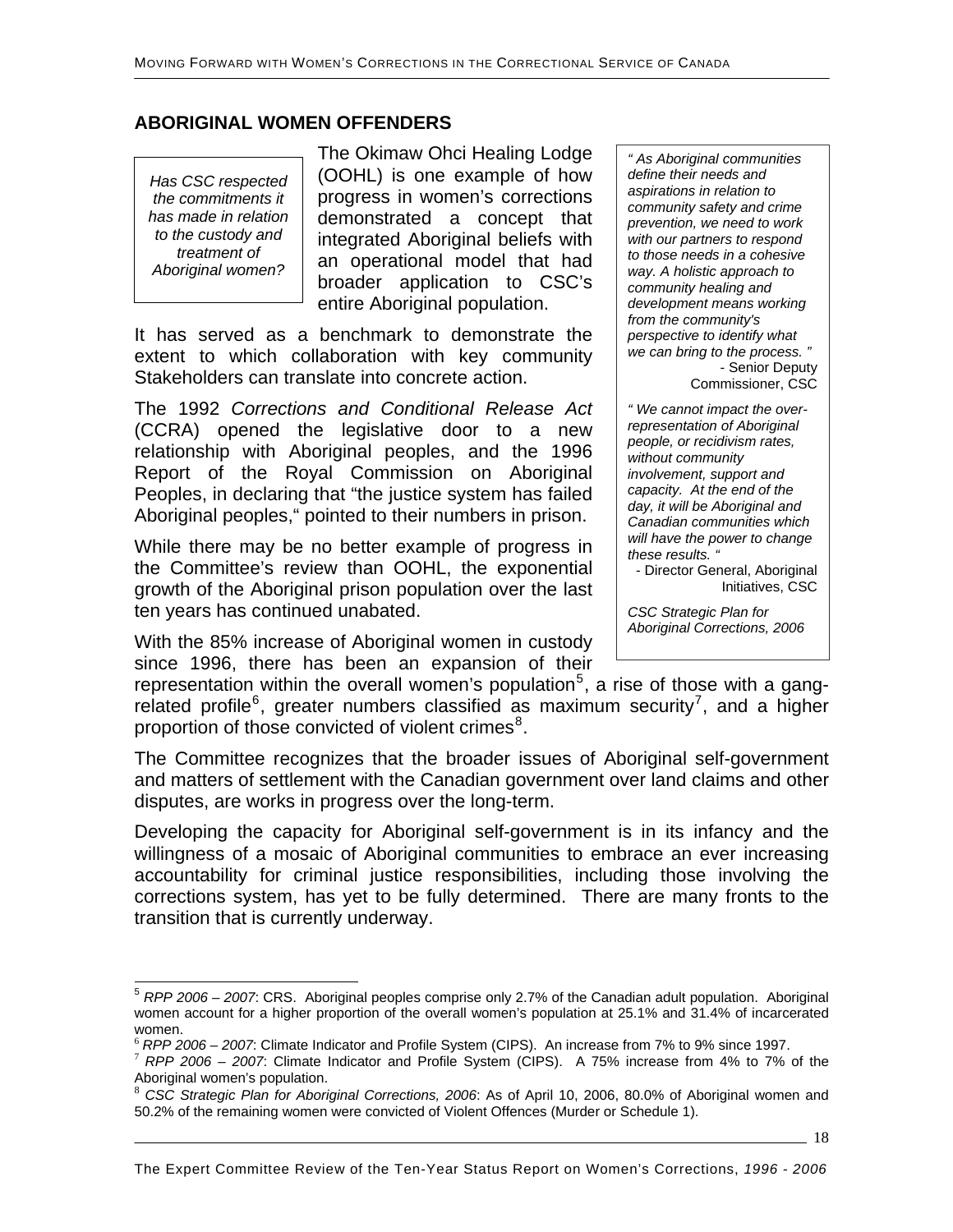The Committee believes that CSC must take that long-term view and keep its eye on this horizon as it continues to integrate Aboriginal culture and improve conditions for Aboriginal people within the women's corrections environment. This is an environment that has a proven track record for taking the responsible risks that have enabled Aboriginal people to play a more meaningful role in the development and delivery of correctional practices in the Aboriginal spiritual context.

When referring to Aboriginal people, we include the Elders, staff and community resource people that come to the facilities and work with the women every day. It is essential that CSC cultivate a climate of respect and knowledge among all participants to build the trust that will take its plans forward on behalf of the Aboriginal women in its care.

This would include the formal recognition of Aboriginal spiritual learning and the priority consideration of Aboriginal women's participation in, for example, Elder visits, on the same level of importance as other program activities, such as education and training. While these Aboriginal elements may have been "enhanced" in Correctional Plans, they need to be reinforced in their implementation.

The Committee has been told that there is differentiation in how the institutional routine works around Aboriginal programs, specifically in relation to the women's preparation for sweat lodge ceremonies and the introduction of medicine bundles to the institution. For example, these programs are fully integrated in the routine at facilities with larger numbers of Aboriginal women in the West, and appear to be subject to disruption at facilities where the numbers of Aboriginal women are lower in the East.

This may be influenced by the uneven representation of Aboriginal staff at women's facilities. It could be caused by a simple lack of appreciation due to unfamiliarity with Aboriginal culture, or knowledge deficiencies that can be corrected through more targeted staff learning, beyond what is received during employee orientation.

CSC impresses as committed to taking the necessary strategic steps on behalf of Aboriginal women and its Plans and Priorities as well as its Strategic Plan for Aboriginal Corrections reflects the degree of its commitment. Examples include, establishment of the Aboriginal Pathways program at Fraser Valley and Edmonton; the delivery of Circles of Change and Spirit of a Warrior programs; development of a substance abuse program component for Aboriginal women; expansion of community residential services specific to Aboriginal women, such as the Anderson Healing Lodge in Vancouver; the creation of ten Aboriginal Community Development Officer positions to serve the needs of Aboriginal men and women across Canada; and improvements to the continuum of care for Aboriginal women described in CSC's business plan.

Other criminal justice partners have improved their focus, as we learned in our discussions with the National Parole Board and their work on extending the best practice experience they have had with Elder Assisted hearings into gender-specific and culturally sensitive approaches to their other panel hearings.

The Expert Committee Review of the Ten-Year Status Report on Women's Corrections, *1996 - 2006*

19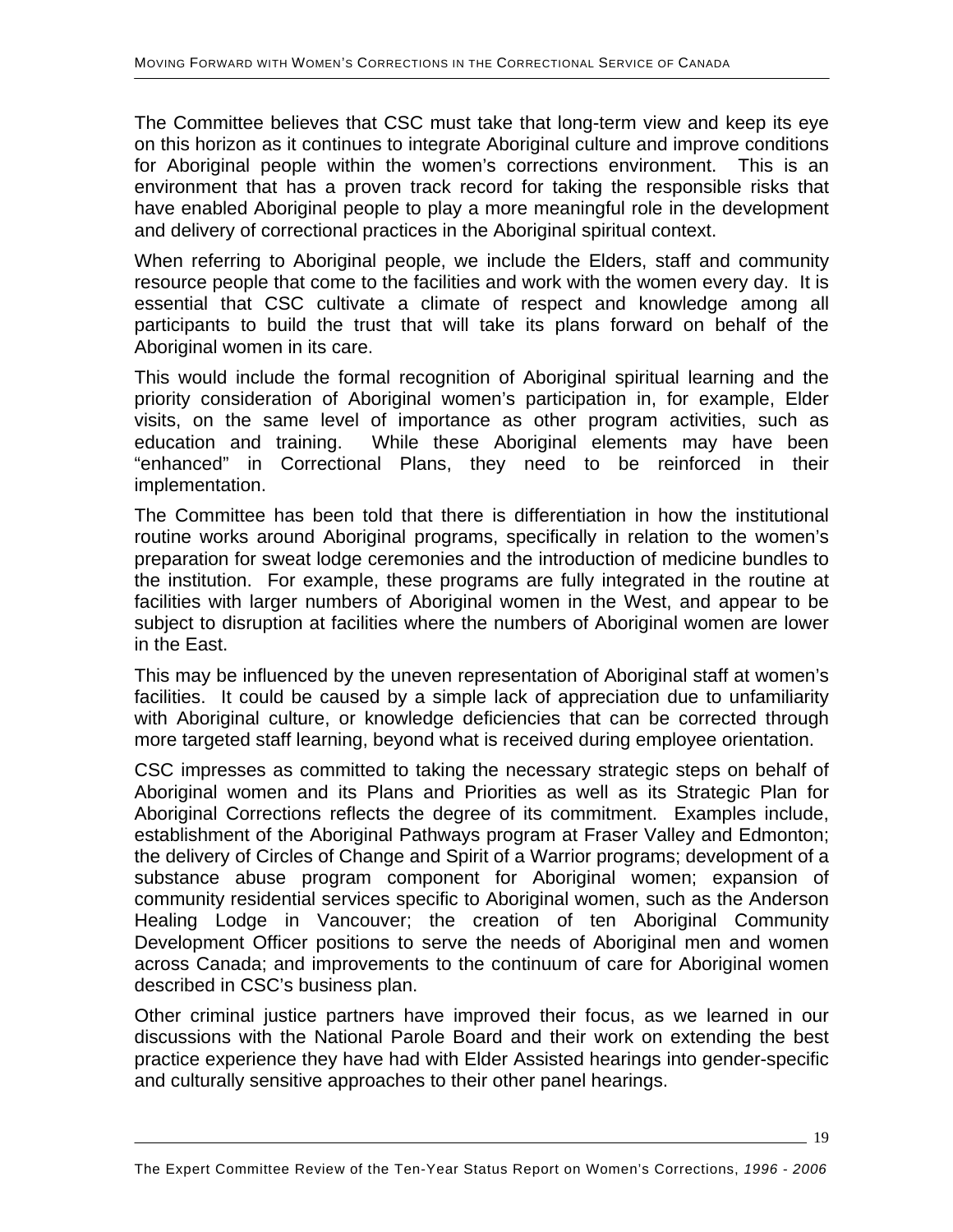Although CSC has made commendable progress in most of the areas relating to the earlier reviews described in the *Ten-Year Status Report*, it has work to do.

Regarding the issue of allowing maximum-security women at OOHL, the Committee agrees that the potential for overall disruption outweighs the risks associated with the presence of women that are not ready for the Healing Lodge experience, regardless of security classification, and the impact of increased security measures on the therapeutic fabric of its operation.

The Committee believes however, that additional measures are needed to complement the improvements CSC is planning for the Secure Unit program by increasing Elder assistance to instil a more positive self image among the Aboriginal women that too often return to that unit.

*The Committee recommends that CSC dedicate full-time Elders to the Secure Units at Edmonton and Fraser Valley.*

This measure would be intended to support the Healing Readiness Commitment Process and Intensive Intervention Strategy for the maximum-security Aboriginal women that predominate at those locations. Perhaps the associated funding requirements could be found within the new resources that CSC is seeking to enhance security within those units.

We have learned that an initial security classification tool is being developed specifically for women and we believe that CSC made a wise choice to undertake this project. Furthermore, we are told that the design of this instrument will ensure that it is valid for Aboriginal women. Given their disproportionate numbers classified as maximum security we urge that CSC ensure that Aboriginal evaluation experts are consulted during this project, perhaps through the resources of the Aboriginal Justice Learning Network.

CSC cannot solve the overall problem alone; but it can sustain the hope. We hope, for example, that the ten Community Aboriginal Development Officers staffed across the country, will be able to equitably develop community program opportunities that will work towards bridging Pathways into the community for Aboriginal women.

This is a key issue for the Committee and directly tied to the community transition and programming themes. The "very low" Section 84's for women needs improvement. We are aware of the few number of women who are broadly dispersed geographically, however we believe that CSC action in this area does not meet the need and opportunity.

The extent to which CSC engages the Aboriginal communities and other governmental partners is the extent to which it will achieve success with its strategies.

 $-20$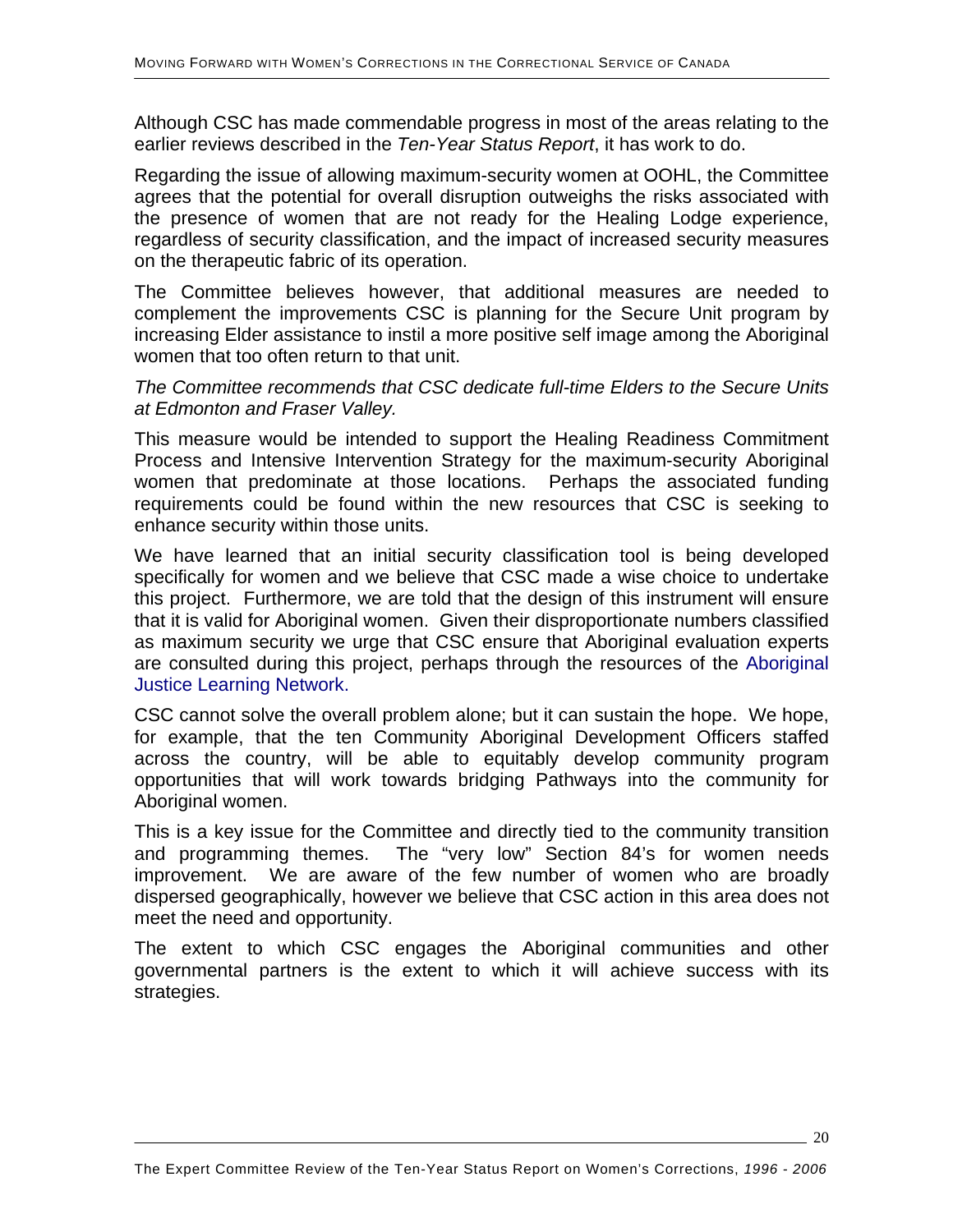We see the prospects for achieving improved results for Aboriginal women if CSC is able to establish greater dialogue with other government departments such as the Department of Justice Canada, Health Canada, Department of Indian Affairs and Northern Development, and Human Resource Development Canada, that would enable the sharing of existing resources in a more cohesive way. The Aboriginal employment skills program developed through CORCAN with HRDC is a best practice example.

We are told that CSC's Women Offender Sector is a good role model for exercising branch responsibilities in collaboration with the Aboriginal Initiatives Directorate.

Clear evidence of CSC moving on its commitment in the treatment of Aboriginal women exists in relation to the foothold it has established in the West where the needs are most acute. However, the Committee believes that an anchor is required in the East.

Aboriginal peoples are the fastest growing population in Canada. According to the 2001 Census, their birth rate is one and half times that of the rest of Canadians. Roughly one-third of their population are Aboriginal children fourteen years and under, far higher than the 19% of the non-Aboriginal population. While the highest concentrations of Aboriginal peoples live in the West and North, about half that number live in Central and Eastern regions of the country, with the highest absolute numbers residing in Ontario. Moreover, approximately 50% of all Aboriginal peoples live in urban areas, a growing trend, with 25% of those living in ten of Canada's largest metropolitan cities, including Toronto, Montréal and the National Capital area.<sup>8</sup>

*The Committee recommends that CSC incorporate the need for an Aboriginal women's healing lodge facility in its long-range accommodation plan on a priority basis for Eastern Canada.* 

Given the emerging trends and current realities in Eastern Canada, CSC must apply its proven capability and exercise the foresight to match the Aboriginal population growth, perhaps in consultation with one of the several large Aboriginal communities located proximate to an urban area in the East.

l

*" I have never been incarcerated before. The first two months I didn't open up. I had issues with trust. I can change it now. I can change it for my children. I have good access to Elders. Staff are caring. I need more in the area of anger and emotions. "*  - A woman at OOHL

We are convinced that this measure will go a long way to cultivating the overall climate of understanding and awareness referred to earlier and enhance the healing prospects for Aboriginal women in more isolated situations.

The Committee would be remiss not to remind CSC that Canada's diversity is reflected in the smaller number of women who represent the broader range of cultures that are beginning to populate the women's facilities. The "language" of corrections can confuse the uninformed and CSC must, at the very least, ensure that it has the capacity in place to address those challenges and leave no person behind, regardless of culture.

21

<span id="page-20-0"></span><sup>9</sup> *Statistics Canada, 2001 Census:* Aboriginal Peoples of Canada (next Census report due January 2008).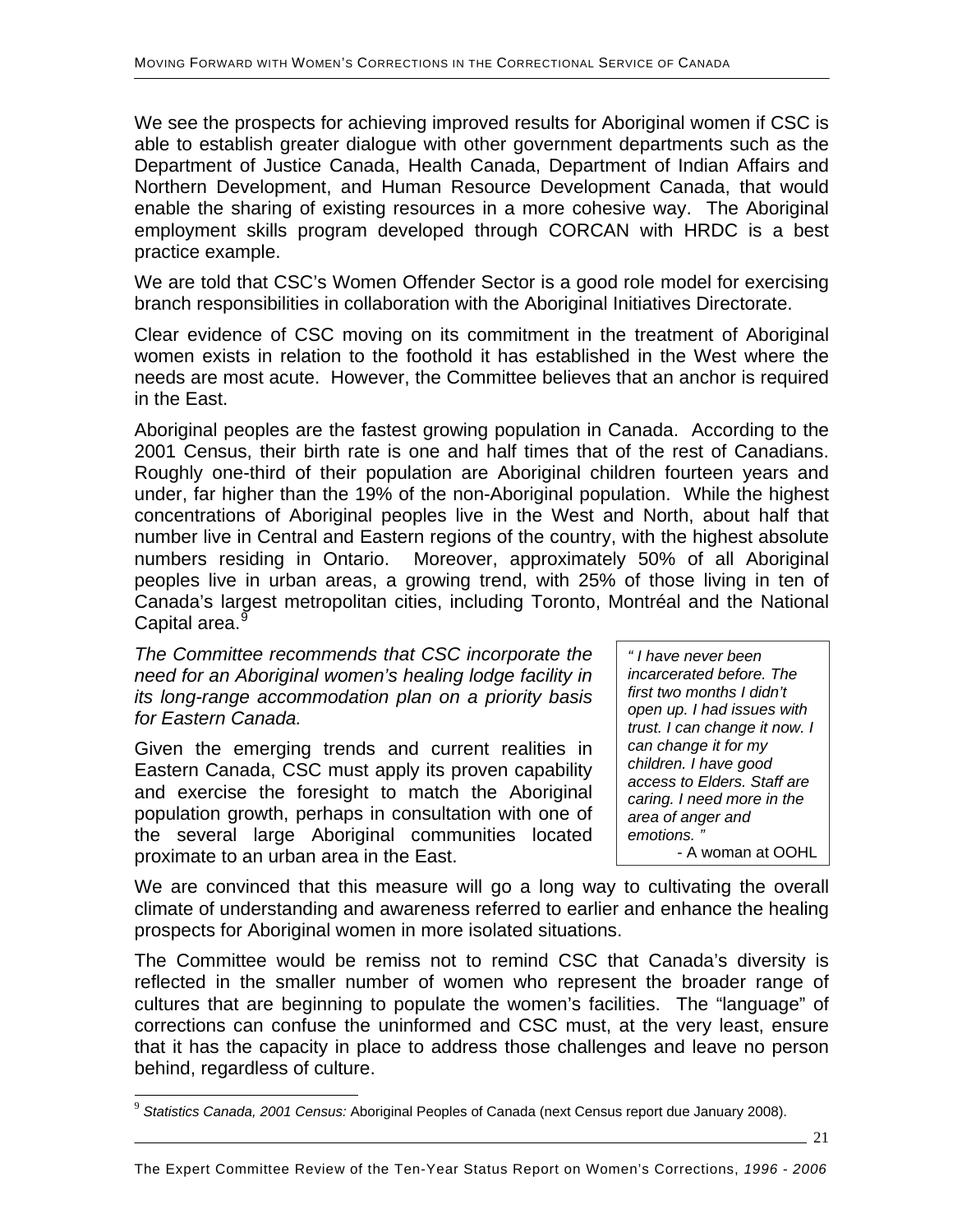#### **MENTAL HEALTH**

*Has CSC developed the capacity to properly meet the challenges related to the treatment of women that experience mental health issues?* 

Although referred to in the text of the *Ten-Year Status Report*, the Committee feels it needs to include mental health as a principal theme due to the gravity of the issue and the range to which it impacts on the overall condition of women's corrections.

A scan of the recommendations contained in the Annexes of the *Ten-Year Status Report* reveals less emphasis on the issue relative to the pervasive nature of the problem.

We believe that women experiencing mental health issues are the most vulnerable of the imprisoned population and demonstrate the highest need upon their return to the community.

CSC recognizes this, as do its Stakeholders. It would seem however, that the voice of these women does not sound as loudly among the other women in custody. Yet, their peers have in many ways, contributed to the progress made in assisting to fashion the coping strategies to help the most vulnerable adapt within the correctional setting.

*" The women's stories are astounding. They need health assistance not prison. The system is the antithesis of what's needed. "*  - Stakeholder

 $\sim$  22

The suicide and self-harm incident rate among women reached unprecedented heights well before the period under review and sparked earlier inquiries. The Peer Support initiative can trace its roots to this history; originating at the Prison for Women and evolving into a formal self help program implemented throughout CSC's facilities.

The external environment has played heavily into the present day scenario. The de-institutionalization of mental health facilities and the reluctance to fund needed community resources has undoubtedly contributed to the rise in admissions to Canada's federal and provincial correctional institutions. The one out of four women currently identified at admission to the WOIs as presenting mental health problems, represents an increase of 67% since 1997<sup>[10](#page-21-0)</sup>.

We have discovered that considerable research has been undertaken in this field. Women in prison suffer from much higher rates of mental health problems relative to those in the community in relation to diagnoses linked to Schizophrenia, Major Depression, and Antisocial Personality as well as challenges attributable to physical, sexual and childhood abuse<sup>[11](#page-21-1)</sup>. This situation has been further complicated by the extreme proportion of women that have had a significant substance abuse problem; those that have a history of self harm or suicide ideation; and the many that experience serious medical problems, including Hepatitis C and AIDS. It is a grim picture and one that touches on CSC's capacity to achieve results in relation to all of the principal themes.

l

<span id="page-21-0"></span><sup>10</sup> *RPP 2006 – 2007*: Climate Indicator and Profile System (CIPS).

<span id="page-21-1"></span><sup>&</sup>lt;sup>11</sup> Correctional Service of Canada: The 2002 Mental Health Strategy for Women Offenders.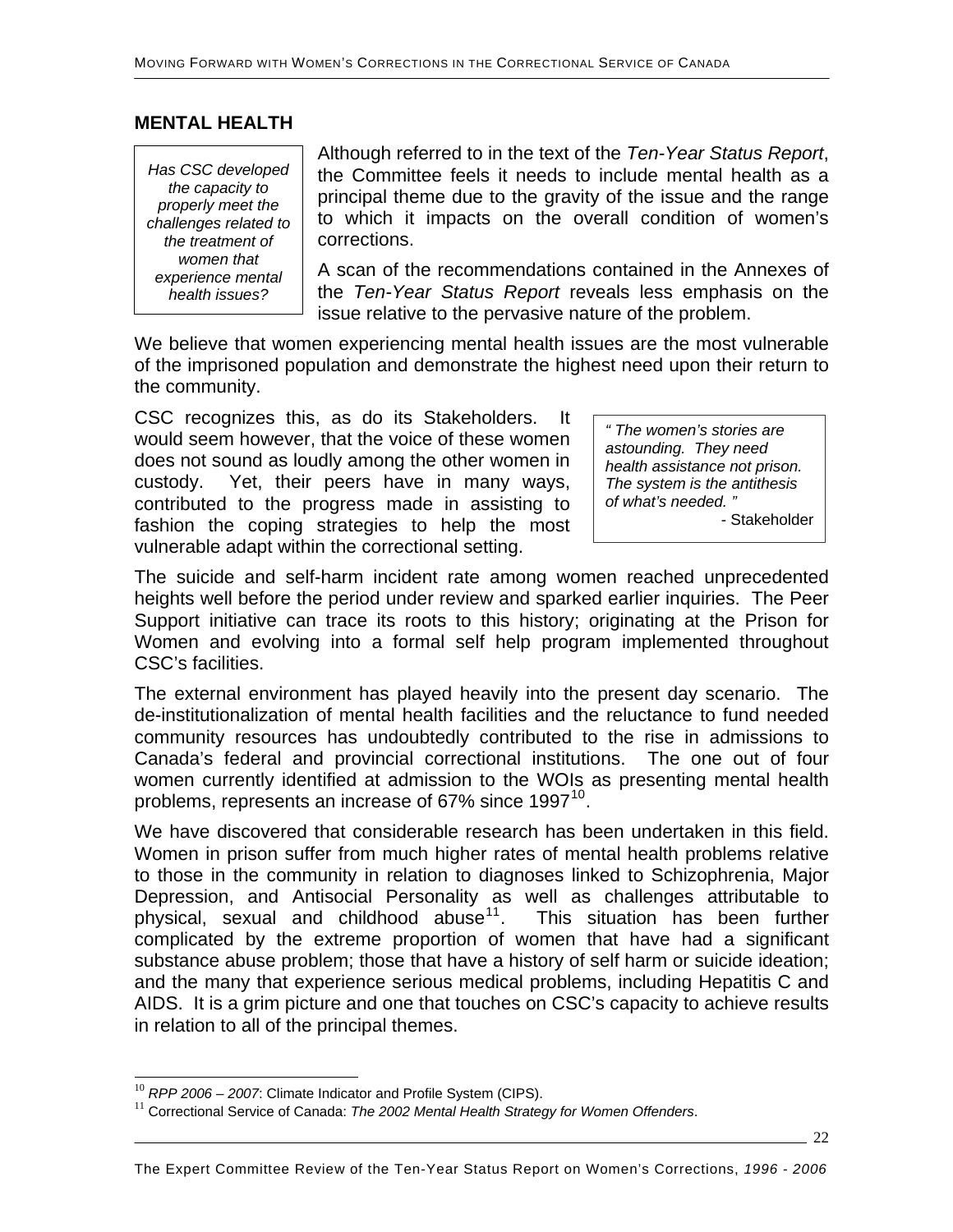CSC impresses as having undertaken its share of accountability very early in the period under review, through the research, policy, and program development it has committed to mitigate the situation, beginning with its 1997 Mental Health Strategy for Women Offenders. That Strategy has evolved and been refined through new techniques and the dedication of additional resources to support the program structure now in place.

The Structured Living Environment (SLE) is perhaps the most visible accomplishment among the host of related program initiatives, including Dialectical Behavioural Therapy and Psychosocial Rehabilitation, that CSC has put in place to enable a more uniform approach to the problem within its women's facilities. Certainly the accredited inpatient programs that provide acute care at the Churchill Unit (Regional Psychiatric Centre, Saskatoon) and Pinel (Pinel Institute, Montréal) have filled a gap surrounding intensive treatment needs.

The Intensive Intervention Strategy, applied within the SLE and Secure Units, exemplifies the kind of multidisciplinary approach that has brought staff together in a more focussed and communicative effort to assist women move beyond structured support towards self-reliance along the continuum of care.

The multidisciplinary approach is a template that has been applied in other areas of the operational model for women's corrections and we believe it is the most effective use of human resources witnessed in our review. We are told, for example, that Aboriginal culture and resource people have been integrated within several facets of the overall mental health program.

Despite the progress, the continuum of care envisioned by the Mental Health Strategy for Women Offenders is a work in progress. It has clearly evolved with the increased challenges that CSC has faced and it would appear that the organization is left to its own devices in many respects, given the limitations for partnership support due to competing demands in the broader health care community.

CSC has moved up the priority it has attached to mental health in its business plan and it impresses as fully committed to developing its overall capacity to properly meet the challenges.

Although we believe that the implementation strategy is a sound one, there are several impediments linked to resources issues. It has been suggested that CSC would need 50 to 60 million operating dollars annually and approximately 500 additional staff working along the continuum to fully realize its ambitions.

The community focus that CSC is currently applying to bridge services from its women's institutions by creating community mental health co-ordinator positions in the parole districts and providing mental health training to parole supervision resources, impresses as a sensible use of the funds it has received to date.

CSC faces an urgent challenge in the recruiting and retaining of health care staff with the necessary expertise to work with women offenders.

The Committee fully endorses CSC's bid for additional mental health funding and commends the progress it has achieved to this point.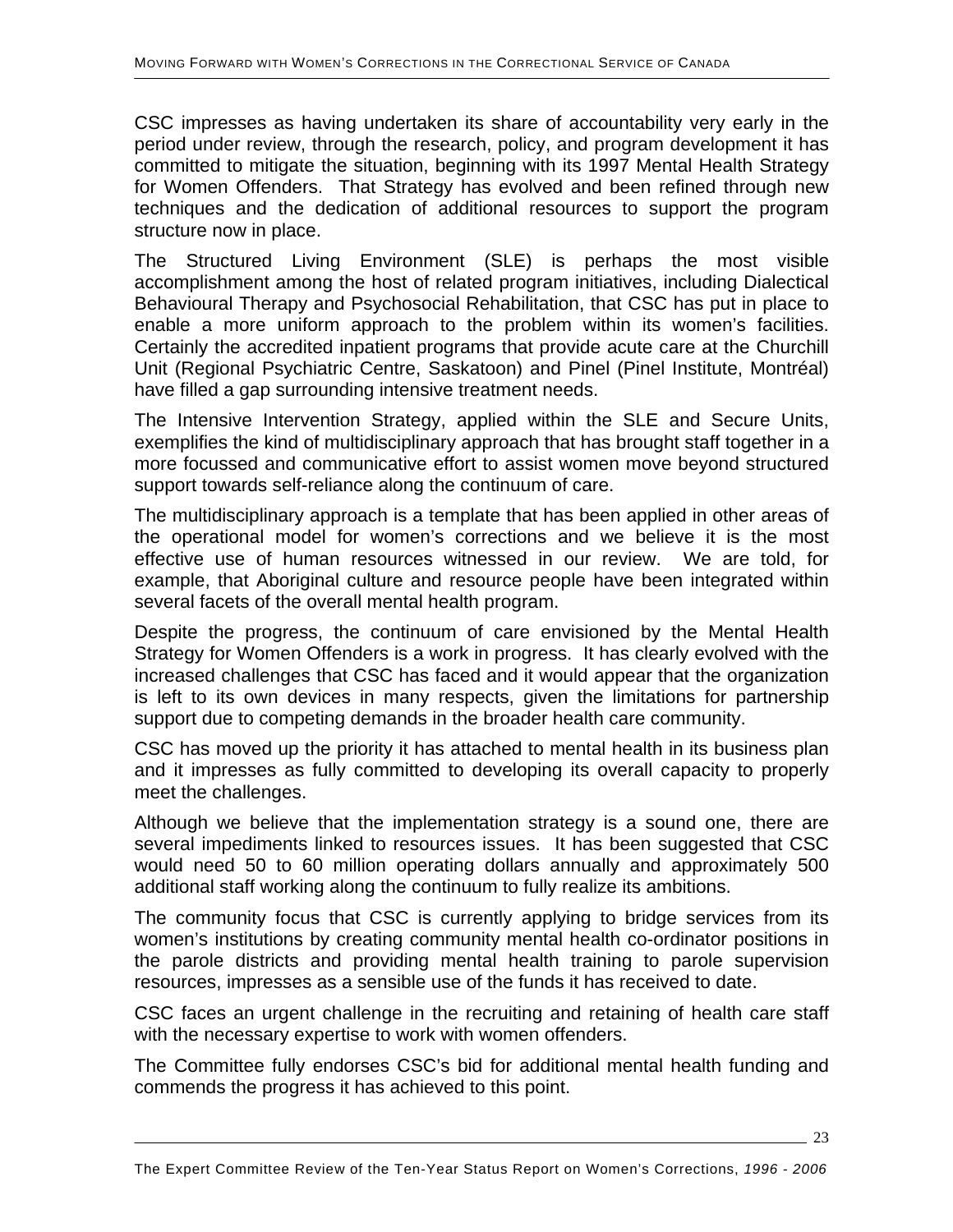## **PROGRAM STRATEGY FOR WOMEN OFFENDERS**

*Are the programs that are available to women, accessible, gender- focussed, and appropriate to their needs?* 

There are several recommendations in the previous reviews contained in the *Ten-Year Status Report* that pertain to women's programs.

Most of the groundwork for what has been accomplished originates with the *1990 Task Force on Federally Sentenced Women: Creating Choices*, perhaps one of the best examples of a partnership experience ever entered into by CSC.

The principles that guided that work: empowerment, meaningful and responsible choices, respect and dignity, supportive environment, and shared responsibility, were the basis for the design of the women's regional facilties and integration with the program strategy that followed.

Women bring a multitude of needs to the corrections system. Many of those needs are inter-related and programming solutions can be complex.

The Committee believes that CSC has made significant advances in women's programs since *Creating Choices*, particularly after the first program strategy was developed following that report.

*" Without effective programs these people don't stand a chance. "*  - Stakeholder

Considerable research has been conducted into women's program needs over the period. Relative to the "cookie cutter approach" described in relation to the wholesale adaptation of men's programs observed in earlier development efforts, it would appear that CSC has adapted what has been learned and experienced during the last ten years to a women-centred focus on the evolution of its current program strategy.

An impressive array of institutional programs are now offered across several areas of need, including treatment, social and cognitive functioning, Aboriginal programs and mental health. Notable examples are the Women Offender Substance Abuse Program (WOSAP), Sex Offender Therapy for Women, Abuse and Trauma, Parenting Skills and the Social Integration Program for Women Offenders, as well as the initiatives that support the Mental Health Strategy and Aboriginal women's programs referred to earlier.

WOSAP is a holistic, gender-specific program model, developed in partnership with the Addictions Research Centre and reportedly among the first of its kind internationally. Spirit of a Warrior was developed in partnership with the Native Counselling Services of Alberta. We are advised that a contract for the development of a Women Serving Long Sentences program was awarded in September 2006.

Approximately 7 of 10 women in prison have not obtained a high school diploma. During our review, CSC publicly announced that the education standard was being raised for all inmates, from Grade 10 to 12. This will mean that most of the women will be required to participate in CSC's education program and work towards their high school diploma, a preference that was repeatedly expressed during our discussions with external Stakeholders.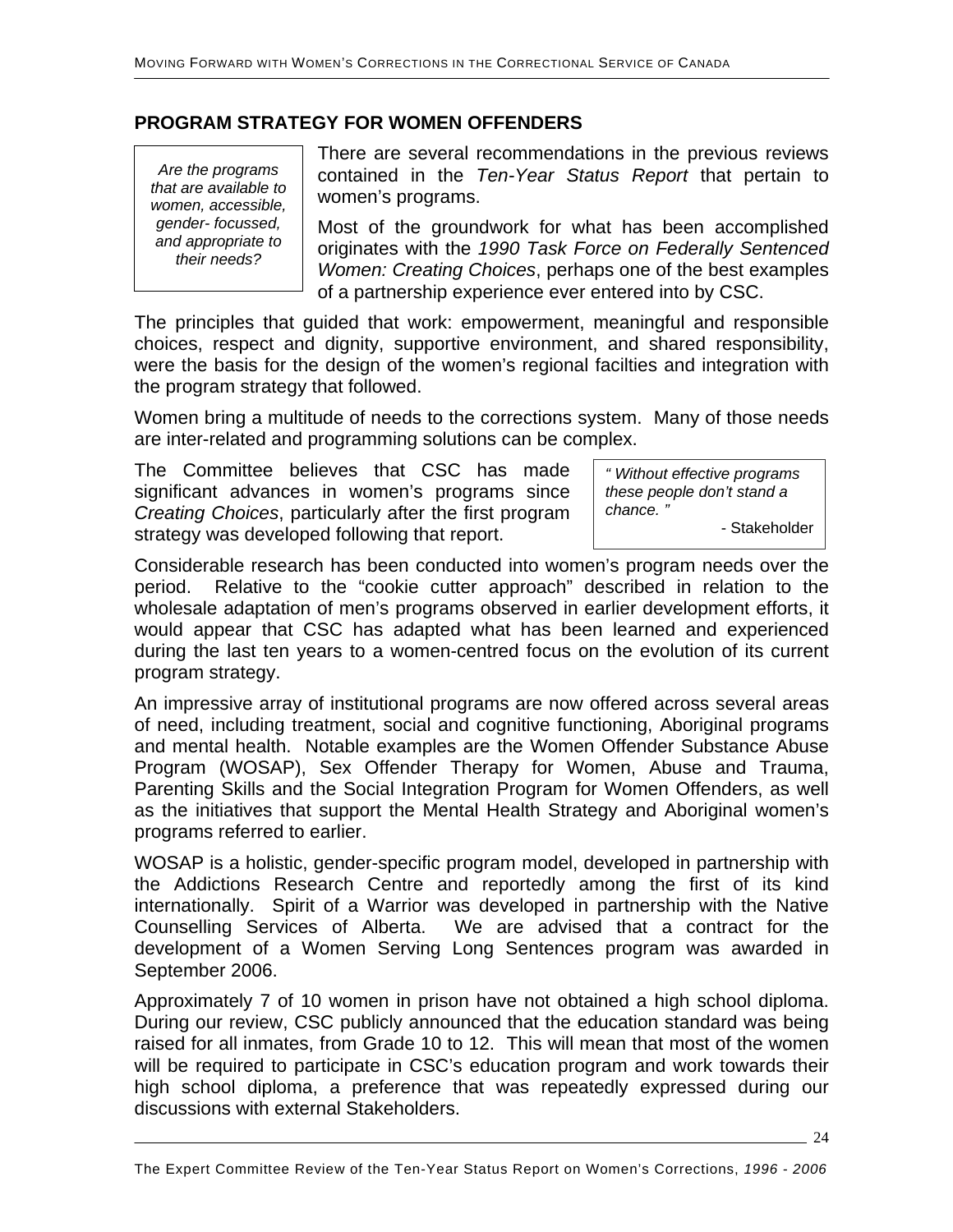Education is directly tied to employability and CSC's main objective is to prepare the women for employment upon release. It has developed a National Employability Skills Program (NESP) through CORCAN, a Special Operating Agency within CSC that is mandated to prepare offenders for successful reintegration. The program has been developed in partnership with the Conference Board of Canada and, following an assessment of vocational needs upon admission, involves the development of basic employability skills in tandem with improving educational levels. It requires close collaboration with work supervisors at the women's facilities and its success hinges on the acquisition of skills through meaningful training opportunities inside to promote job readiness once out.

CORCAN has established Community Employment Centres in many of the larger urban areas across Canada to help offenders obtain employment upon release through counselling and referral measures. Given the unprecedented labour shortages anticipated in the service, construction and trades sectors over the coming years, the agency is actively engaging prospective employers and reportedly attracting interest in the employment of those under conditional release.

Approximately 50% of the employable women currently serving out their sentences in the community are not working. CORCAN will be evaluating the impact of NESP and tracking results in this respect. It has now been fully implemented at all WOIs.

CORCAN has shifted its focus over the past ten years from a business and manufacturing orientation to one that better integrates its activities with CSC's overall program strategy.

The network of programs and learning opportunities that CSC has developed and begun to extend into the community represents concrete progress, however many challenges need to be overcome.

The logistics involved with integrating and scheduling treatment, program, education, and employment activities according to the needs and priorities set for the women, are complex and difficult to administer.

There are issues relating to program accessibility. They have been partly addressed by affording "flexible entry" opportunities to the women, but will be compounded by the increasing population numbers, changing demographics, the need to acquire the grade 12 educational standard, and pressures associated with the rising numbers of those serving less than three-year sentences.

The Committee has also heard anecdotal complaints about the lack of "meaningful work" opportunities that CSC will need to clarify with its key external Stakeholders. An overrepresentation of cleaning jobs, women sewing men's underwear, cottagestyle industry jobs, physical space limitations, and absolutely "nothing to do" in the Secure Units were cited as examples. Yet we are told that the cleaning jobs result in marketable certificates, involve technical training according to industry standards, and lead to well-paying jobs that are high in demand. A woman working in the textile shop at Joliette is actually depicted in CORCAN's NESP brochure, and despite the obvious problem with perception connected to such work, this image, and what the Committee was told at Joliette, conveys an entirely different message.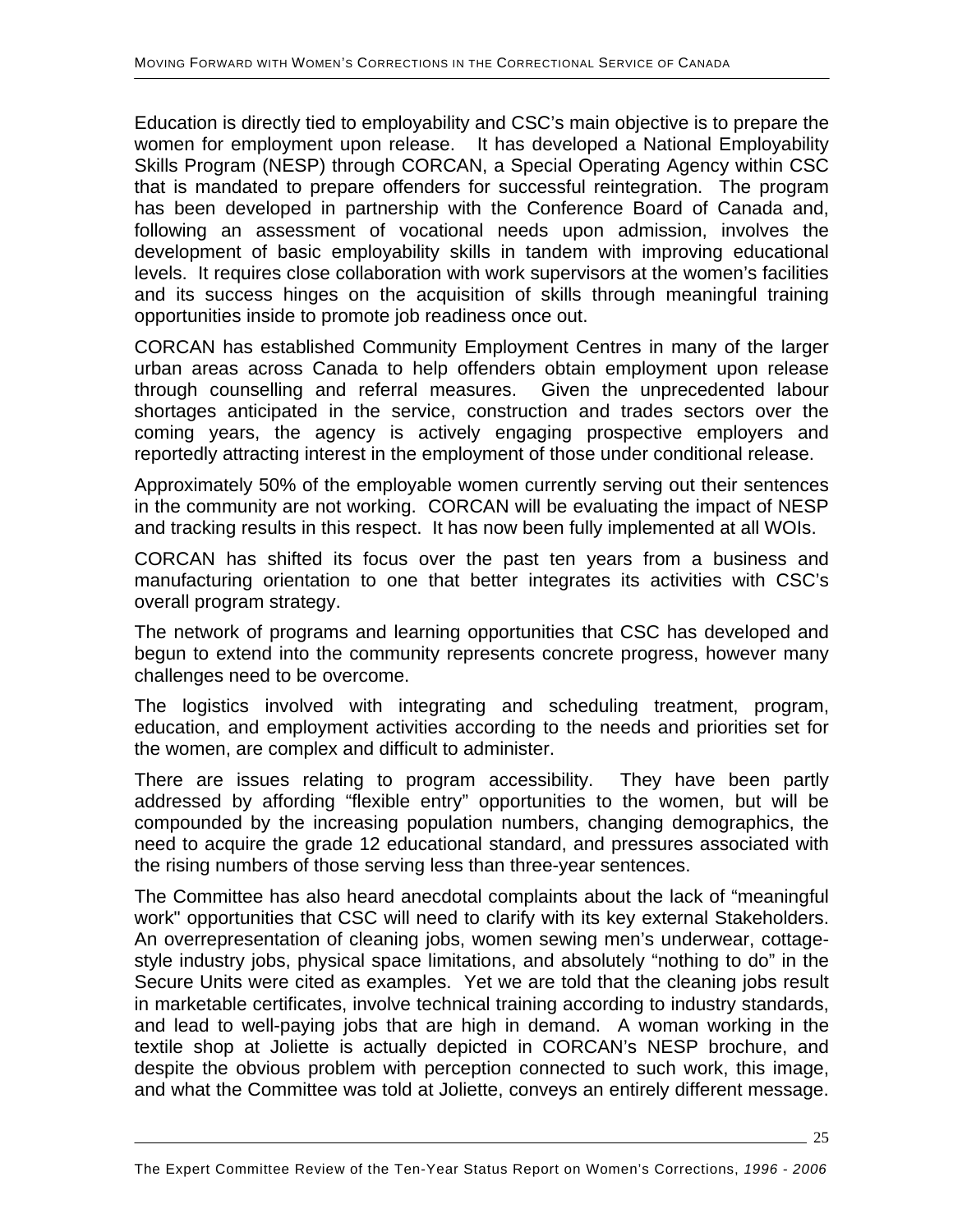We witnessed an excellent use of space in a small CORCAN shop at Isabel McNeill House where women were shipping train brake orders and fabricating seat covers for the military.

It appears to the Committee that CSC has done a good job over the past ten years in developing the gender-based programs for women that are linked to their needs and that can enhance their prospects for healing and eventual success upon release. Evaluation is a significant component of CSC's program strategy and insufficient time has elapsed to measure the results in relation to CSC's overall reintegration goals. Nevertheless the organization impresses as having the commitment and thinking in place to achieve results as long as the staff resources are sustained and moving forward.

26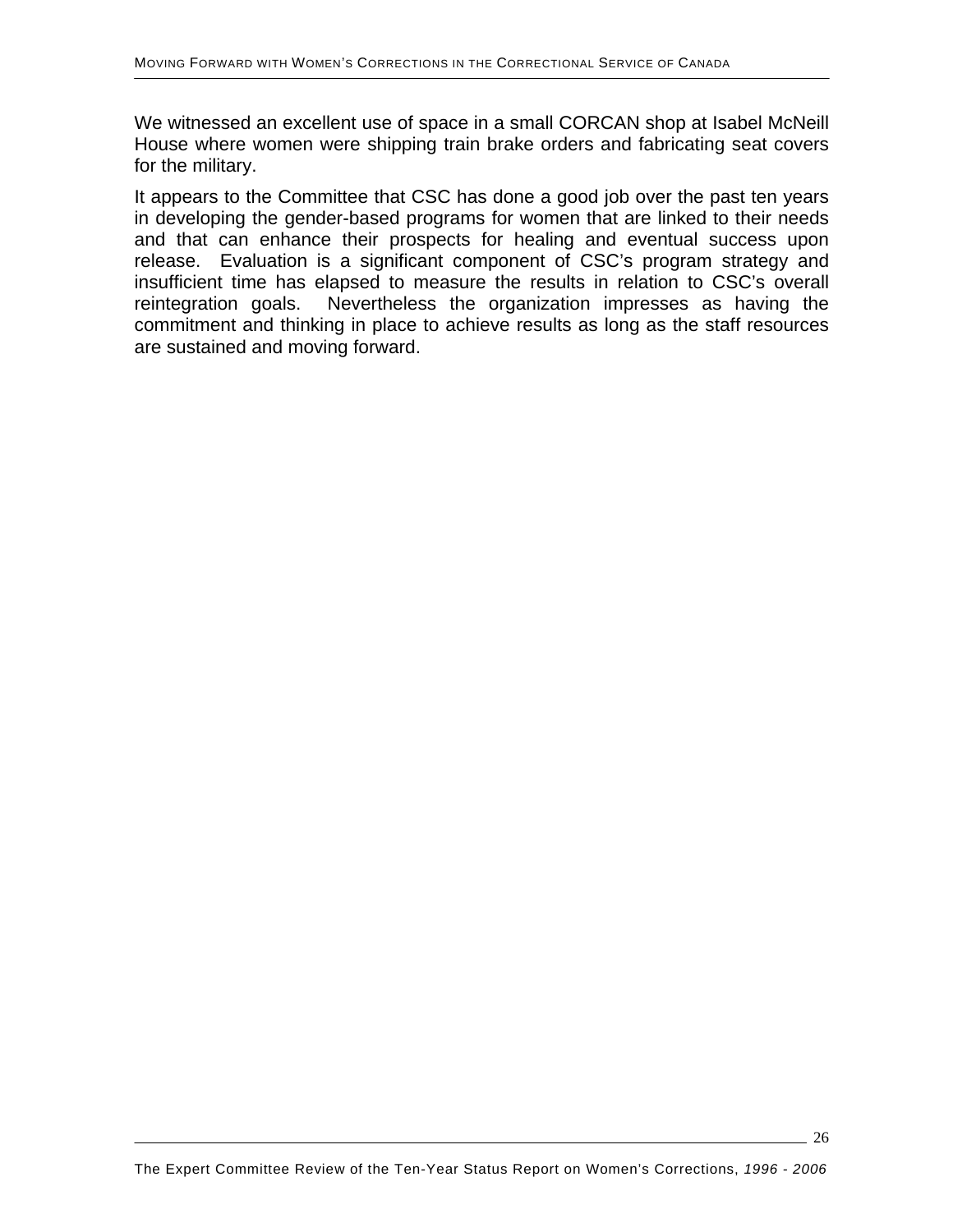#### **SECURITY: CLASSIFICATION, MANAGEMENT OF SECURITY INCIDENTS, AND ADMINISTRATIVE SEGREGATION**

*Do the methods used by CSC to manage women's security levels meet public safety and legal requirements while respecting gender-specific factors?* 

The Committee's discussions on security classification invariably led to issues more broadly connected with the Management of Security Incidents in Women's Institutions and Administrative Segregation. As these three themes are closely inter-related, we will deal with them collectively.

We discovered that this area generated considerable interest from the external Stakeholders and revealed a wide range of perspectives on the more general condition of women in prison, including the abolition of women's prisons.

Among its many legal responsibilities, CSC is required to assign a classification level at minimum, medium and maximum-security levels and to take public safety, escape risk and institutional adjustment factors into account.

As indicated in the *Ten-Year Status Report*, on March 12, 2006, 10% of the women were classified at maximum security, 45% at medium, 34% at minimum, and 11% unassigned a security level as they were still involved in the intake assessment process. The Committee was told that this security classification profile has been reasonably consistent over the past ten years.

The main preoccupation connected to classification would seem to revolve around the women classified as maximum security and the disproportionate numbers of Aboriginal women in this category. The broader criticism surrounds the quality of the information gathered and the tools administered to determine classification level, including the use of actuarial data and the overall validity of the process as it pertains to gender and culture related factors.

This criticism and surrounding debate among all Stakeholders has persisted over the past ten years.



The Committee received a very thorough briefing on the security classification process from a research specialist employed by CSC. She completed her doctoral thesis on the subject of women's security classification and has been directly involved in the study of this issue for ten years.

We were told there are fifty years of research about actuarial data in assessments of this nature and that the use of these tools reduces security levels by moderating the tendency towards "conservatism" using purely subjective methods.

The Custody Rating Scale (CRS) is an actuarial tool used by CSC in combination with a range of information, including police reports, the sentencing judge's comments, victim impact statements, social and family background reports, as well as assessment material gathered during the intake process, to determine an initial security classification level for men and women.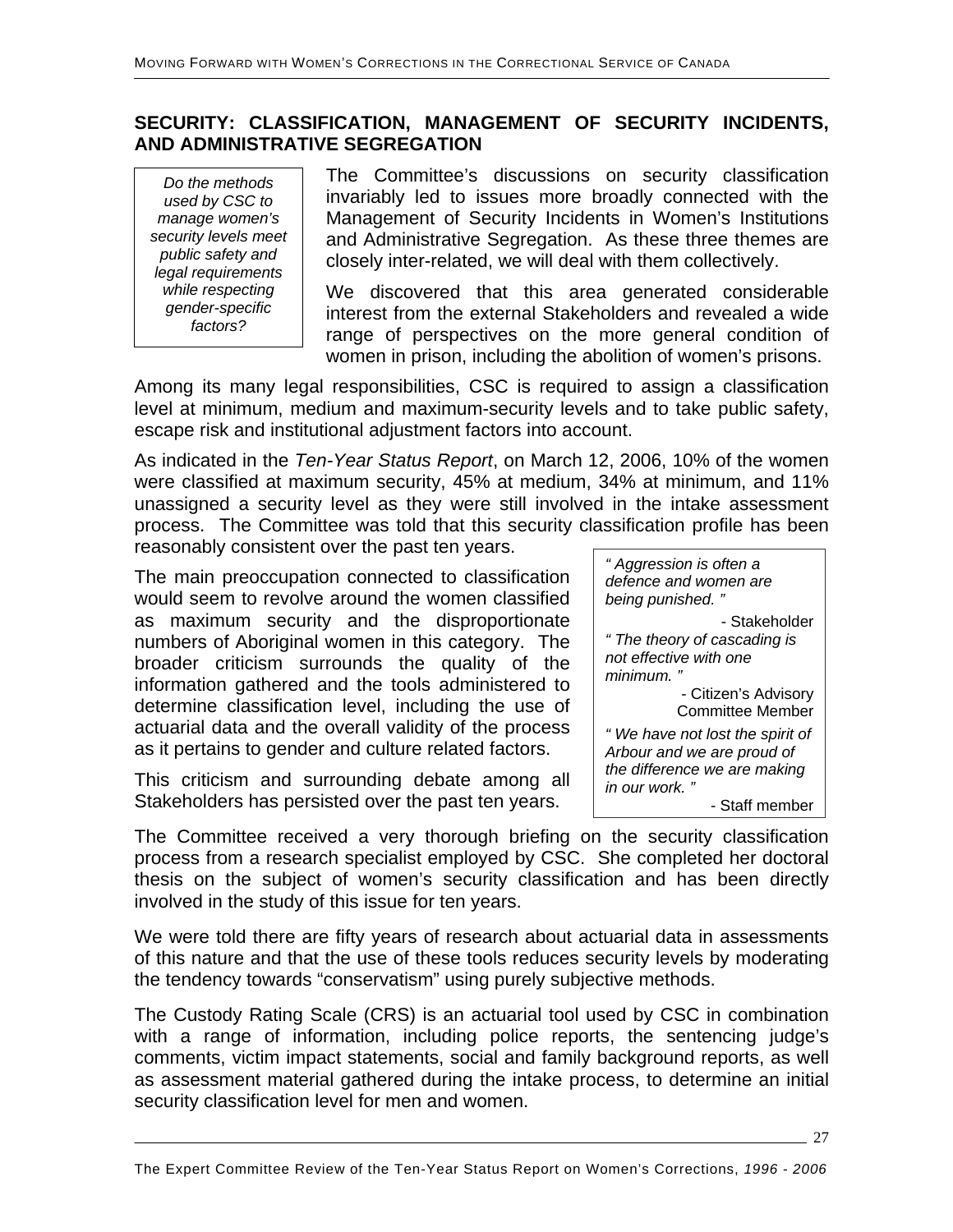An institutional parole officer analyses the information and scores the results using the CRS to form the basis for the initial classification. The institutional parole officer can recommend to the Warden an "override" to that initial classification if indicated by the overall clinical assessment. This happens approximately 16% of the time. We were advised this is the norm and is consistent with the research in the field.

The security classification of women is reassessed at least annually using the Security Reclassification Scale for Women (SRSW). Women classified as maximum security are reassessed every six months due to the implications of having a maximum-security classification. The SRSW was implemented last year following a seven-year project involving consultation with various Stakeholders and oversight by an external review committee as well as three years of field testing.

Public safety, escape risk and institutional adjustment factors can be influenced up or down the scale as a result of changes observed through program participation and general behaviour that is continually assessed while a woman is in custody.

The CRS was developed in the Research Branch of the Public Safety Department using a sample of male offenders. We were told that it was validated for women on three occasions earlier this decade, including once for Aboriginal women.

As discussed elsewhere in this report, the profile of the women coming to prison is changing and much has been learned over the past ten years of research and development about their characteristics, needs, and gender-specific factors.

CSC advises that it is now time to take that experience and refine the initial security classification process specifically for women as well as to look at the overall validity of the SRSW, particularly for Aboriginal women.

The Committee endorses this decision. We are told that CSC has elected to contract directly with an external resource that holds a doctorate in forensic psychology, to lead the initial security classification review. This project is a fouryear process and will involve broad consultation with various Stakeholders. External Stakeholder representatives tell us that this process has begun.

The Committee is impressed with the extent of CSC expertise in this area and we are confident that, during the interim, CSC will continue to use the existing classification process judiciously.

We remain concerned however, with the small but disproportionate number of Aboriginal women that are moving up the reclassification scale, resulting in admissions to the Secure Unit.

Furthermore, we are very concerned with those few women that are subject to extraordinary measures, sometimes resulting in long periods of confinement in administrative segregation. This is not a classification tool issue. It is connected to aggressive behaviour with consequences for other women and staff that results in criminal convictions, longer sentences, and continuing adjustment problems.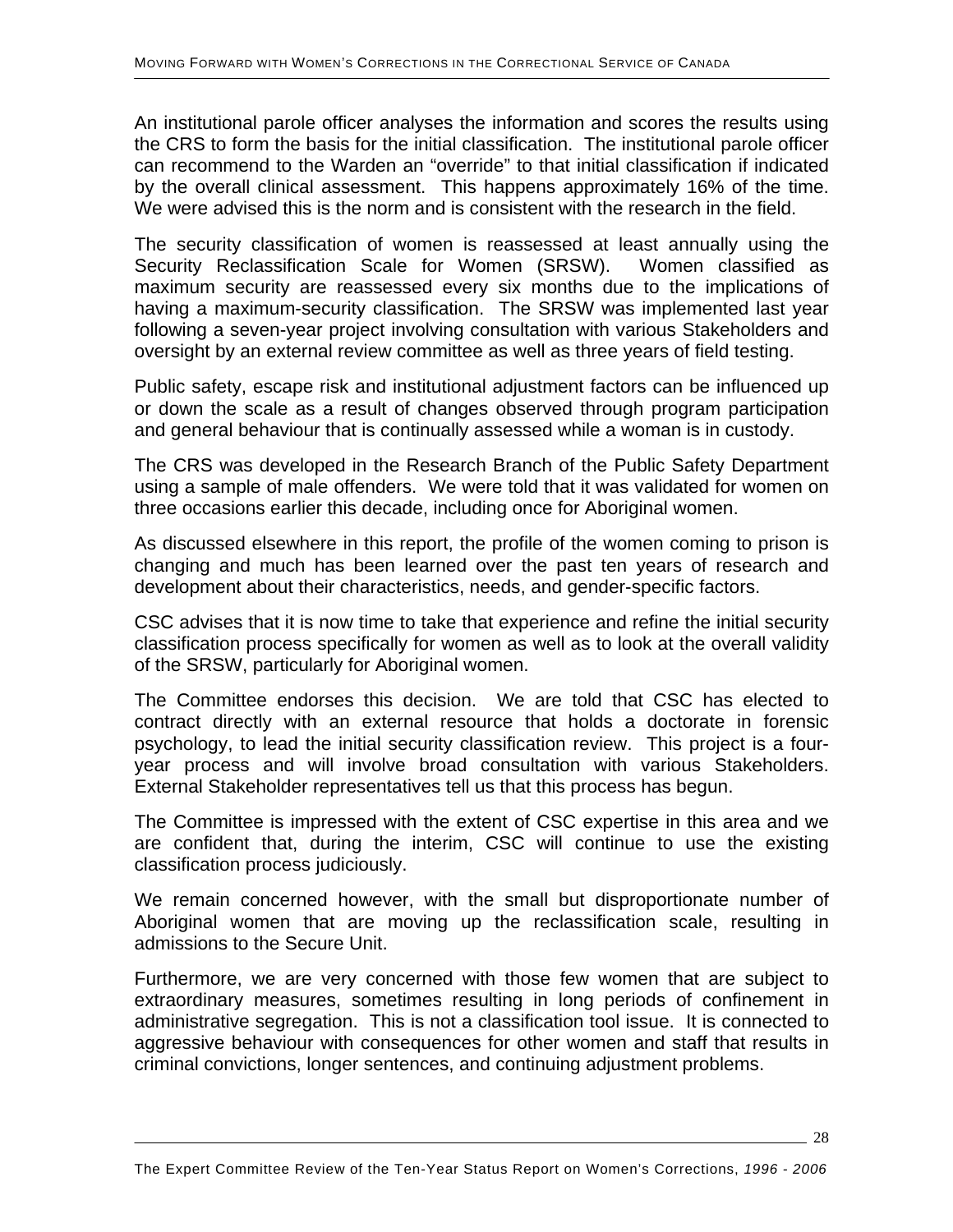There were concerns from the outset about how some of the women would adapt to the new regional facilities. The WOI operational model was originally intended to accommodate women of all security levels in an environment that promoted the self-sufficiency and change envisioned by *Creating Choices*.

Unfortunately, several serious incidents occurred early in the transition experience, notably at Edmonton. CSC subsequently opened co-located secure units for maximum security women at male institutions in the Atlantic, Quebec, and Prairie regions (Prison for Women in Ontario and the Burnaby Institution for Women in Pacific remained in operation during that period).

As a result, CSC made the decision to construct and locate Secure Units at each of the regional facilities with the exception of OOHL. Maximum security women are currently accommodated in the Secure Units while those requiring more intensive treatment care are placed at the Churchill Unit or Pinel.

In the Committee's view, CSC's response to incidents of the type that led to the Arbour Commission, and those that have occurred at the regional women's facilities, has changed remarkably in the past ten years at all of its institutions, in particular at the WOIs.

The management of security incidents in women's institutions are now shaped by fundamental principles linked to fairness, dignity and human rights. For example, CSC has put a Situation Management Model in place to guide its interventions and emphasis is placed on the use of the least restrictive measures possible to gain control of an incident. It has developed an accountability process that governs any use of force to the highest standards in accordance with the law and CSC policy. Planned interventions where the use of force may be necessary are carried out by members of well-trained Emergency Response Teams composed of women staff members at the regional facilities. All of the response team interventions must be videotaped and a thorough review process is undertaken at the regional and national levels, including the office of the DCW and, where indicated, the Director General of Health Services.

The Committee believes that CSC's actions at the women's facilities in this area are perhaps the most tangible in relation to all of the recommendations made by Madam Justice Arbour.

Women that involuntarily enter administrative segregation following a security incident and those that are voluntarily admitted for various reasons are subject to numerous legal and human rights entitlements described in CSC's legislative and operating authorities.

The Arbour Commission's recommendations have had a very discernible impact on how CSC operates its administrative segregation units at the women's facilities. CSC launched a major task force in the aftermath of that report. As a result, several policy improvements and training initiatives have been undertaken during the past ten years to ensure that CSC staff members respect the law and basic human rights when discharging their duties in this highly restrictive situation.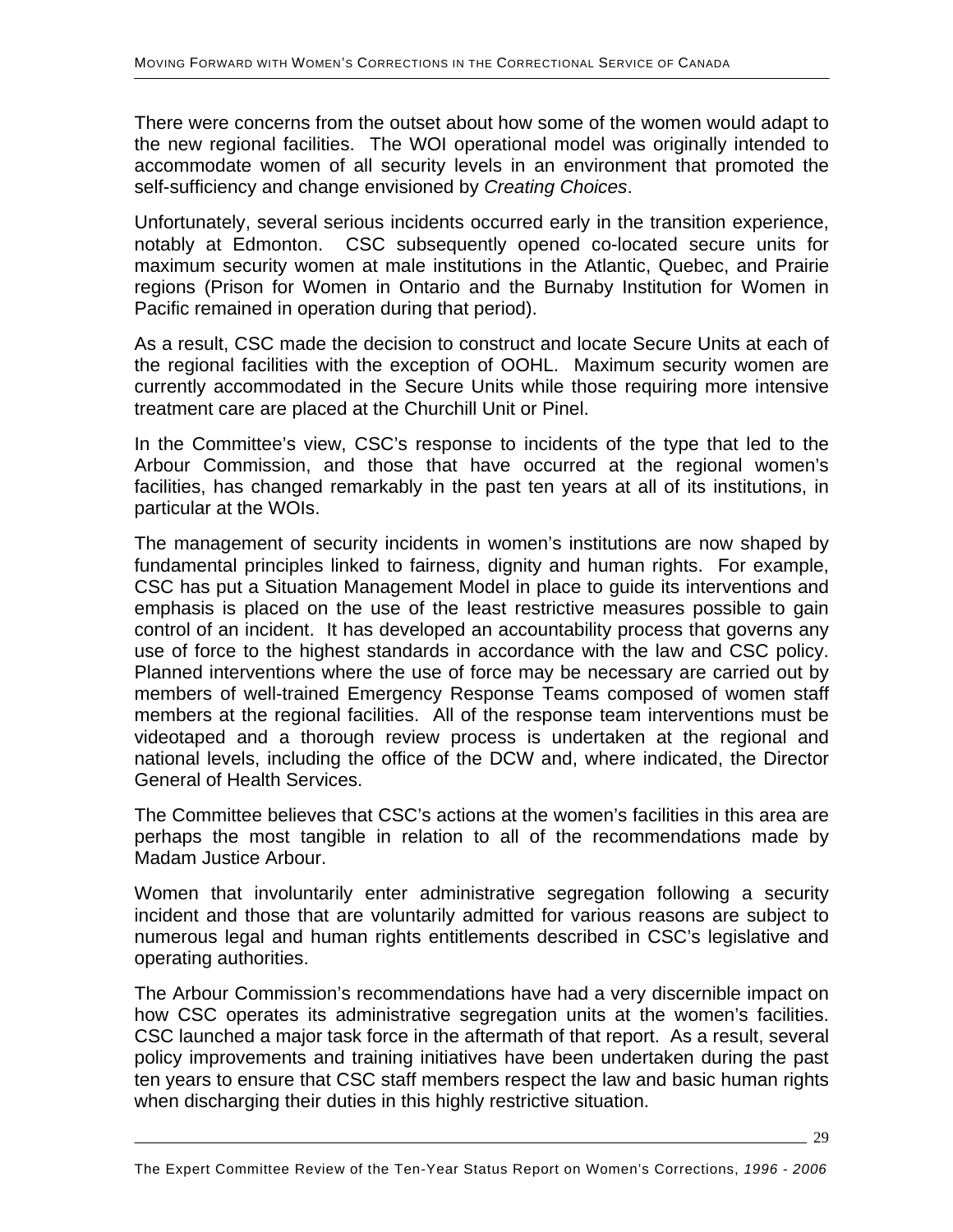The Canadian Human Rights Commission (CHRC) has more recently been closely monitoring the administrative segregation situation in the women's facilities.

Each of the regional women's facilities has a small administrative segregation unit with a three or four cell capacity. The Committee has been told that the Wardens of the WOIs use this measure infrequently. Our request for a random report on the number of women in segregation revealed that on July 9, 2006, there was one voluntary and ten involuntary cases of women located within the units at the five regional facilities.

It is apparent to the Committee that the most contentious issue regarding administrative segregation concerns the independent adjudication or judicial supervision of those segregated for longer periods.

CSC does not accept relinquishing its authority in this responsibility, contending that the consequences would undoubtedly compromise its institutional operations. The Committee did not include the men's institutions when it considered the adjudication issue, although Justice Arbour regarded it as an all-encompassing recommendation.

The Committee has been advised that CSC began a two-year pilot project at the Edmonton women's institution this year involving a Segregation Advisory Committee. This Advisory Committee includes two independent external members that participate in the segregation review process at regular intervals for those women subject to longer periods of confinement. This strikes the Committee as a very cautious approach and CSC may wish to consider applying the pilot to other facilities if the initial results appear favourable.

Progress has been made, in our view, over the ten-year period, considering the regard for human rights and respect for the Rule of Law that has been instilled in the segregation review and management process. Furthermore, we are convinced that segregation is used as a last resort at the women's facilities. We do believe however that any measures taken by CSC to improve its transparency in the review and oversight process will serve to better mitigate the situation. The Segregation Advisory Committee at work in Edmonton will be able to provide an informed view to CSC with its direct participation in the review process.

Women typically remain in segregation for relatively short periods and the focus at the WOIs is to modify their individual programs to facilitate a return to general conditions, quickly and safely.

Among the longer term cases of women in administrative segregation however, are those on the Management Protocol. At the time of our review, there were four women under this regime located at four of the women's facilities. These are women that have been criminally charged for assaultive behaviour towards other women or staff; in two cases this includes staff hostage-taking.

 $\frac{30}{2}$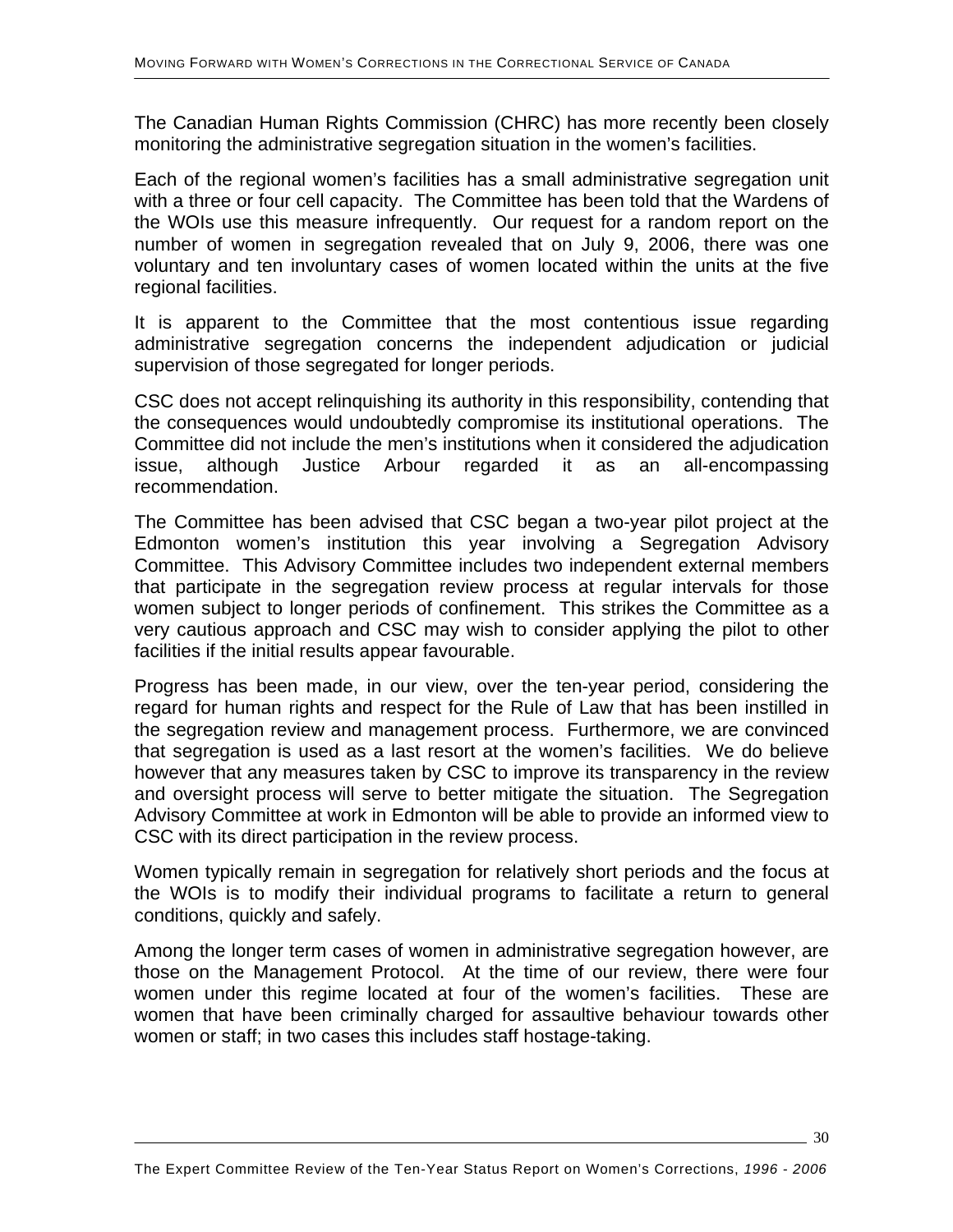The Management Protocol is a strict regime that employs a cross-section of staff to assist the women cope with their conditions of confinement and apply program interventions to encourage co-operative behaviour while ensuring safety for everyone involved in the process. In some instances, a woman will be transferred to another institution for this purpose.

Although it is fortunate that the numbers of women in this situation are relatively few, it does signify a dilemma that continues to present challenges to CSC. At Prison for Women there were no options outside of managing these situations on site and this scenario was certainly one of the factors in the events that led to the Arbour Commission.

A by-product of establishing multi-security level institutions that geographically situate smaller numbers of women closer to home communities, is that the operation must be integrated to cohesively address all of the women's needs, at all levels of security. This means, for example, that with the presence of a Secure Unit, there is a fence surrounding the institution. It is also apparent that a multi-level facility is difficult to manage, and that the dynamics within the operation require attention to shifting priorities, day to day, while striving to achieve overall efficiency and individual fairness with the least disruption.

A common criticism heard by the Committee is that, compared to the men in prison, the women's situation is driven by an "economy of scale" and that the differentiation is unfair $12$ .

The Committee would agree that it is not an ideal operating framework; but it is far superior, in our view, to what existed ten years ago. The fence may represent a raw symbol of imprisonment, but it serves an obvious purpose and does not, in the Committee's opinion, present a barrier to reintegration. On the other hand, a significant barrier to reintegration may be lack of differentiation between medium and minimum security levels in a multi-level facility. We were interested to learn, from more than one community partner, and from the women in prison that one of the difficulties faced by women upon their release to a Community-Based Residential Facility (CBRF), is the stricter regime and reporting requirements at the CBRF compared to the experience inside.

What is of overall importance to the Committee is that CSC continues on a progressive track, improves upon the reintegration opportunities discussed earlier, and operates its women's facilities uniformly in terms of the women-centred focus and supporting program strategies.

We heard the concerns expressed about the safety risks posed by women on the Management Protocol. The Union representing Correctional Officers believes that it is necessary to situate these women away from the WOIs in a more secure facility modelled after the Special Handling Unit that exists for men.

l

31

<span id="page-30-0"></span><sup>&</sup>lt;sup>12</sup> Costs of Maintaining Offenders, CSC, 2005-2006: Average cost to maintain all offenders over 2005-2006 was \$71,004 including the average cost for women at \$170,684.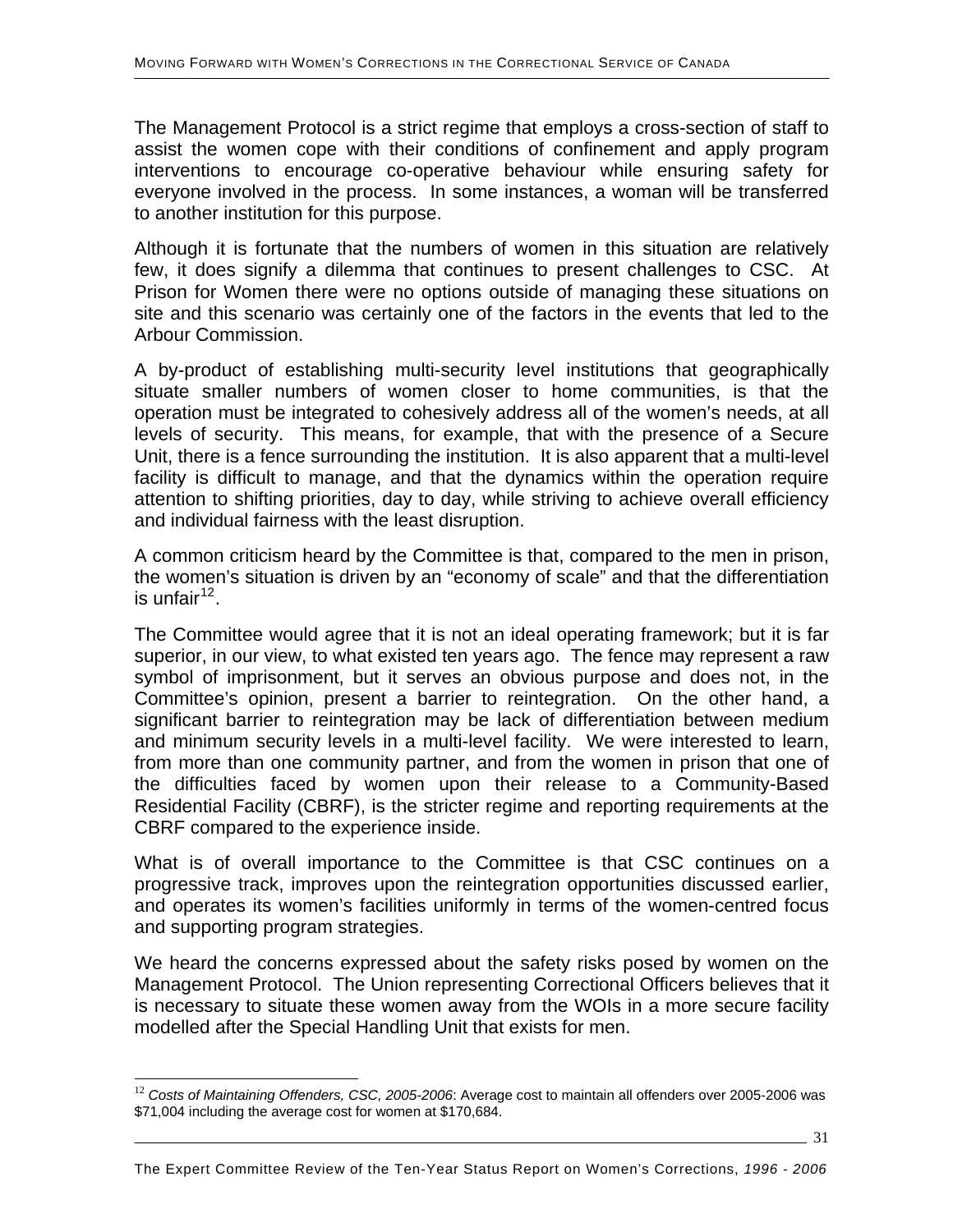The Union representatives framed this discussion in a way that suggested a separate facility better serves the needs of the women and affords more flexibility while providing a structure that improves safety.

Although the Committee believes that the concerns are genuine, we are not convinced that the best remedy to the problem involves more structure. We would rather see CSC efforts directed towards a program solution.

We are told that CSC is requesting additional staff resources from Treasury Board to support program improvements for the Secure Unit. It is our view that if those efforts are successful, any new resources be extended into improving the WOIs' capacity to work with the Management Protocol cases, including assignment of fulltime Elders to work with the Aboriginal women in the Secure Units out West.

At the other end of the security classification scale, are the five women that are currently accommodated at CSC's single minimum-security institution for women, Isabel McNeill House (IMH); a ten-bed facility located in Kingston across from the Prison for Women site. Our visit there left us with mixed impressions. It was opened in 1990 and it has consistently received very positive reports from all of the Stakeholders. The level of interaction, innovation, and support there is certainly impressive, as is the commitment to progress on the part of the staff. However, uncertainty currently surrounds its fate and we are told that CSC is considering its closure. It is expensive to operate relative to the numbers accommodated, and there has been a reported reluctance on the part of the women at its "parent" institution, Grand Valley in Kitchener, to transfer there because of the uncertainty.

Many believe that IMH is the model for women's minimum facilities should CSC receive new money for such a purpose in the future. The location of this kind of facility in larger urban areas from where the women originate, is an appealing vision. However, the Committee recognizes that obtaining funding to realize that kind of plan in the near term is unlikely due to the smaller number of women, the wide geographical disparities, and the attendant costs. Nevertheless, the Committee encourages CSC to make a decision soon regarding IMH.

In the event that the decision is made to discontinue operations at IMH, the Committee would urge that CSC attempt to retain the existing funding in support of the women's corrections activity. Specifically, we believe that CSC should use that funding to address a concern we share regarding a recommendation made by Her Majesty's Inspectorate of Prisons in a report released following visits to Grand Valley and Nova:

1. There should be specific first night and orientation support, initially in separate accommodation, so that newly arrived women have access to objective and full information about the institutions and are prepared to move on to the houses.

*The Committee recommends that if CSC decides to discontinue operations at Isabel McNeill House every effort be made to retain the existing resources so that they are proportionately distributed to the women's regional facilities and used to support the orientation of newly arrived women.* 

 $\frac{32}{ }$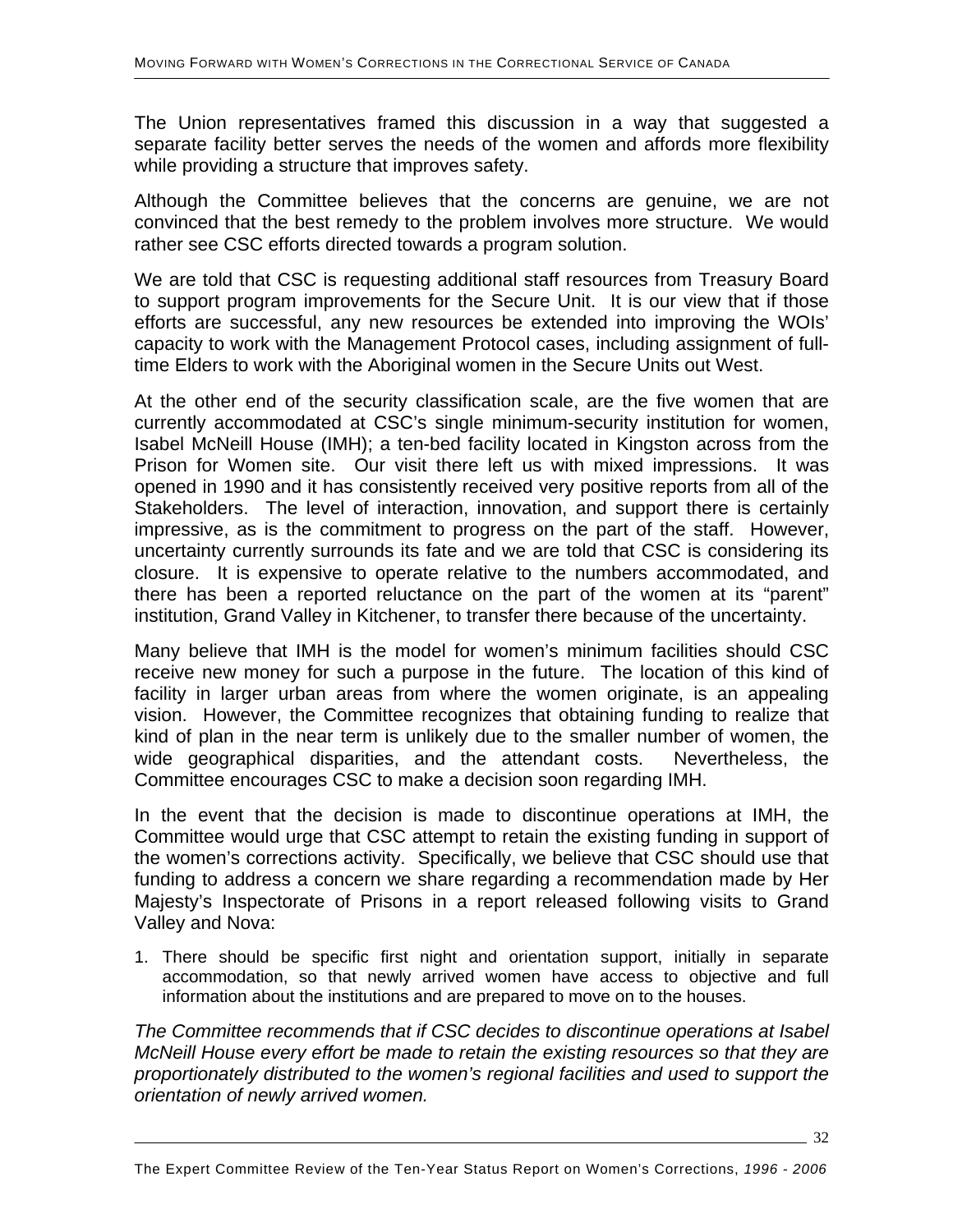## **CROSS-GENDER STAFFING ISSUES**

*To what extent do cross-gender staffing issues impact on women's corrections?*

l

With CSC's decision to maintain cross-gender staffing at women's institutions, the Committee believes that CSC must sharpen its women-centred focus and exercise improved vigilance in the selection, training and deployment of all of its staff at any of its locations that supervise women.

The Committee views the issue from a wide perspective. The related debate has expressed very wide opinion and there is little room for consensus. The deployment of men as Primary Workers on the "front lines" has been the central focus of the debate. CSC has refined and enshrined its cross-gender staffing operating protocol into policy earlier this year to "ensure that the dignity and privacy of women offenders is respected...and to ensure cross-gender situations do not expose staff or offenders to vulnerable situations."[13](#page-32-0)

The debate will persist for as long as there are men employed in women's institutions due to the obvious sensitivities, the absolute nature of human rights considerations, and the ever-present potential for problems. In the Committee's view, the "front lines" are very fluid within a multi-disciplinary operating model of the type in place at the women's facilities. All of the staff – nurses, job supervisors, program officers, the Wardens, psychologists, volunteers, Elders, and Primary Workers, etc. - work with the women. It is the quality of those interactions that are of most concern to the Committee.

A modern day prison does not operate in a societal vacuum. The Committee is of the opinion that high quality interactions with males who possess the proper skills and understanding can contribute positively in this environment.

*" The third report, covering the period 1999/2000, departs from previous annual reports by recommending an end to the use of male staff members as frontline "Primary Workers" in facilities for federally sentenced women (FSW) inmates. "* 

- Cross-Gender Monitor, April 2001 *" While such a dramatic measure may eventually prove to be necessary, the Commission believes that the Correctional Service of Canada must vigorously pursue other alternatives before impairing the employment rights of men in such a fashion. "*  - CHRC, December 2003

*" I can't understand why CSC just doesn't get it. "*  - Stakeholder

CSC was severely criticized in the final Monitoring project report that examined the cross-gender situation over a three-year period. The Canadian Human Rights Commission (CHRC), although wishing to make clear that it is not "opposed to not having males" employed as Primary Workers, believes that "more evidence is required" before reaching a "definitive position."

The Committee is struck by the irreconcilable views underscoring a final resolution to this issue. CSC needs to attest the protocol is being respected and get on with the evaluation it is planning for 2007-2008. CHRC wants to be involved with the selection of the evaluation source. CSC needs to formalize the evaluation criteria, develop the clear performance indicators for what the evaluation is expected to measure, and select the professional evaluation resource to get on with the project.

<span id="page-32-0"></span><sup>&</sup>lt;sup>13</sup> Commissioner's Directive 577, 2006-03-08: *Operational Requirements for Cross-Gender Staffing in Women Offender Institutions*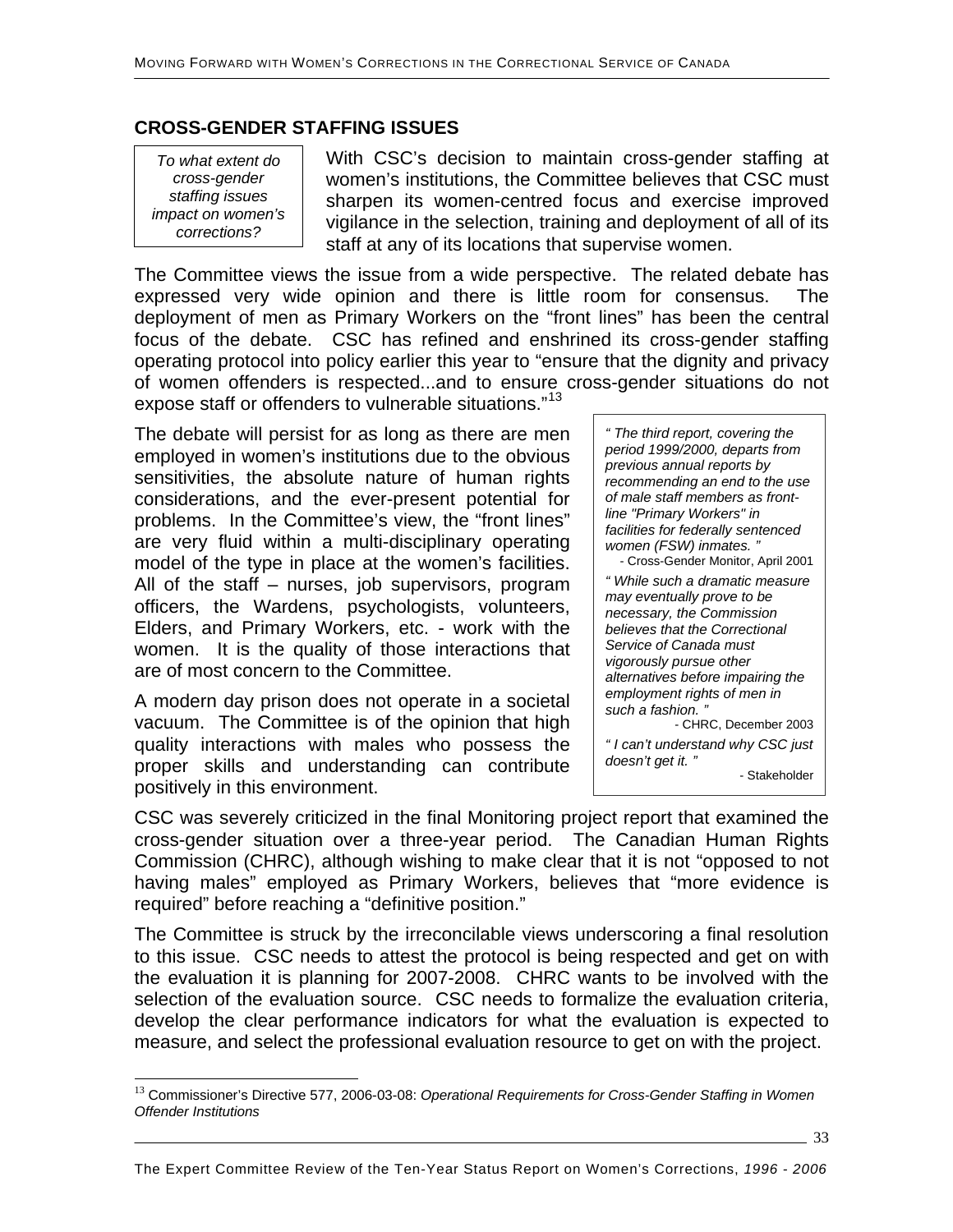#### **HUMAN RIGHTS**

*How has CSC applied the lessons learned from the earlier reviews in relation to its human*  It is the Committee's view that events at the Prison for Women and the findings of the Arbour Commission that followed, caused a profound change in CSC's corporate culture and its regard for human rights.

*rights obligations?* The outcome of that change is reflected in much of our discussion throughout the previous themes of this report.

The immediate impact of Arbour was the addition by the Commissioner, incorporating "respecting the rule of law" into the Mission Statement. A Working Group on Human Rights was established in 1997 and was led by a member of the United Nations Human Rights Committee at the time. It concluded that CSC's legislative authority, the CCRA, adequately addressed CSC's human rights responsibilities. Clearly, CSC's problem had been in its execution of those responsibilities and providing the necessary oversight. CSC therefore established a Human Rights Division in 1998 to put all the measures in place necessary to ensure that offenders are treated with the safety, dignity and respect that conforms with the protection of their human rights under the Charter.

Since then, related human rights training for all staff has been integrated with all orientation, refresher and specialized staff learning activities; offenders are routinely apprised of their human rights entitlements at key intervals during their sentence; internal audits and investigation frameworks have been adapted to ensure human rights issues are addressed; and the Human Rights Branch now encompasses responsibility for Offender Redress, including complaints, grievances and harassment allegations. CSC earlier adopted the Treasury Board policy on Harassment and has since adapted principles of that policy to allegations of harassment made by offenders.

Despite the evident progress in staff learning,

*" One of the more insidious components of the new model is feeling if one grieves they might hurt feelings or suffer consequences. "*  - Stakeholder *" The whole exercise should be framed by human rights. "*  - Stakeholder *" The Correctional Service of Canada (CSC) is a human rights organization. "*  - Director General, Rights, Redress and Resolution, Correctional Service of

performance management and the systemic improvements it has made, CSC continues to face challenges in its response capacity. For example, it has to periodically obtain additional resources to deal with grievance backlogs and there is currently a lack of trained and certified harassment investigators to deal with harassment allegations.

The latter challenge has particular application to women's corrections and carries over to the preceding theme concerning cross-gender staffing issues. The Committee has heard varying accounts to the effect that the women in custody fear recrimination if they grieve or file harassment allegations. Some women feel under pressure to withdraw a complaint and staff are encouraged to talk things out and resolve issues through mediation.

34

Canada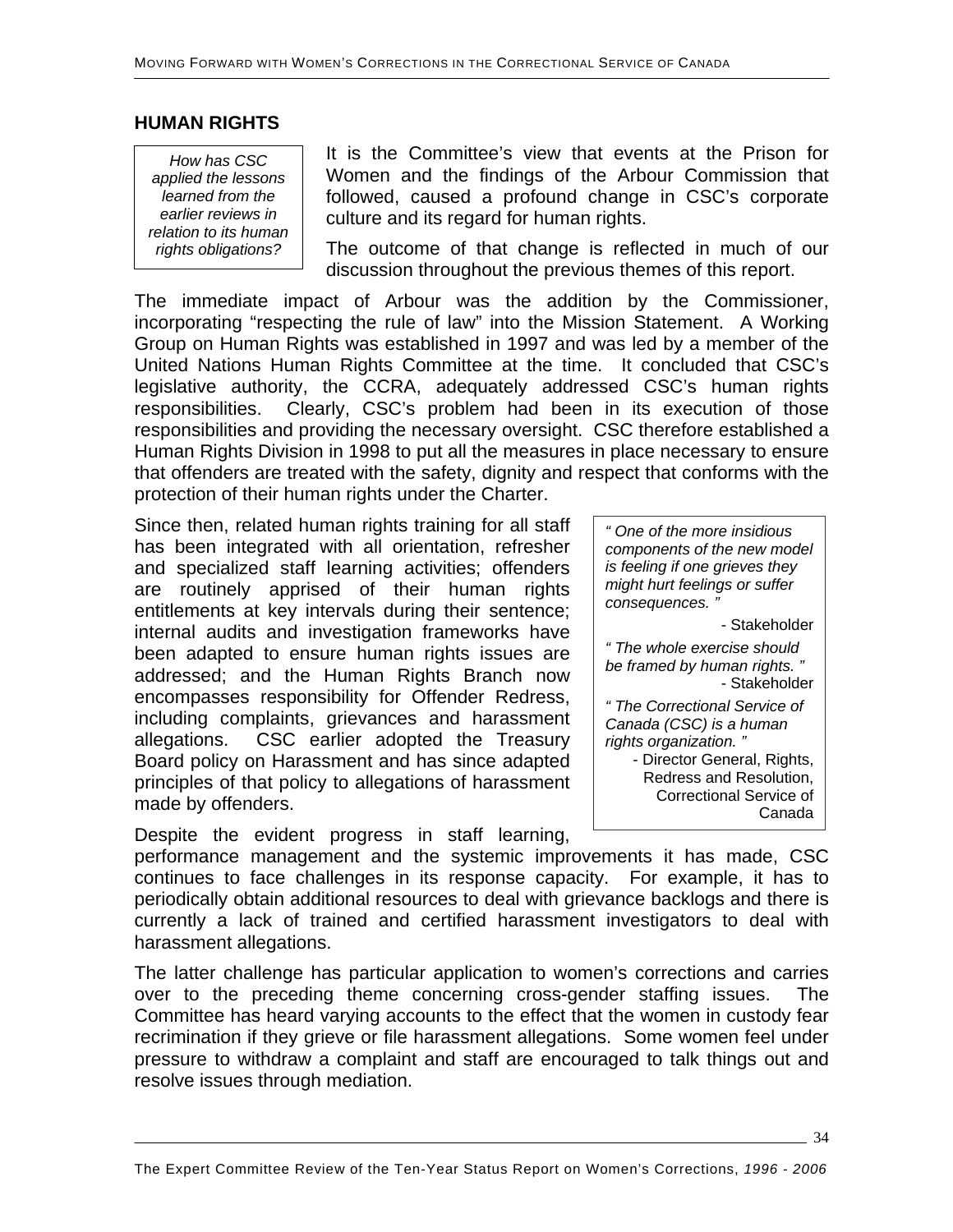The Committee feels that the withdrawal of any complaints must be well documented noting reasons for the withdrawal and the signed agreement of the complainant. At the time of the Committee's review, there had been no third level grievances – those that fall under the Commissioner's authority – reach the national level during this fiscal year.

The Committee discussed the overall issue of human rights at length with the Director General, Rights, Redress and Resolution for CSC. We were highly impressed with the deep conviction and level of commitment expressed by the Director General when discussing the extent to which the CSC corporate culture has changed and the level of transparency that has been achieved – "light years of progress have been made." There was little doubt in the minds of the Committee members present, that this person is resolute in the challenge function that she performs in all facets of CSC operations concerning human rights.

Human Rights, Redress and Resolution branch staff members visit the women's institutions, are in routine contact with offenders when investigating complaints and grievances, and are accessible through a 1-800-telephone number available to offenders.

The branch implemented a human rights framework for decision making in June 2005 (Can I? May I? Should I?); CSC and CHRC are currently developing a Memorandum of Understanding to establish a framework to improve the management of discrimination complaints; and CSC expects to complete a human rights monitoring tool later this fiscal year to ensure its compliance with domestic and international human rights obligations.

The Correctional Investigator is mandated by the CCRA as an Ombudsman for federal offenders. He also investigates and brings resolution to individual offender complaints and he has a responsibility to review and make recommendations on CSC's policies and procedures associated with his findings. He submits a report to the Minister of Public Safety for this purpose each year.

We recognize the continuing interest from a number of Stakeholders to extend offender redress oversight by establishing an independent external redress body for all federal offenders.

It is the Committee's position that CSC has made substantial progress in the area of human rights over the past ten years and that a need for external adjudication beyond what is now available to women offenders is not indicated at this time.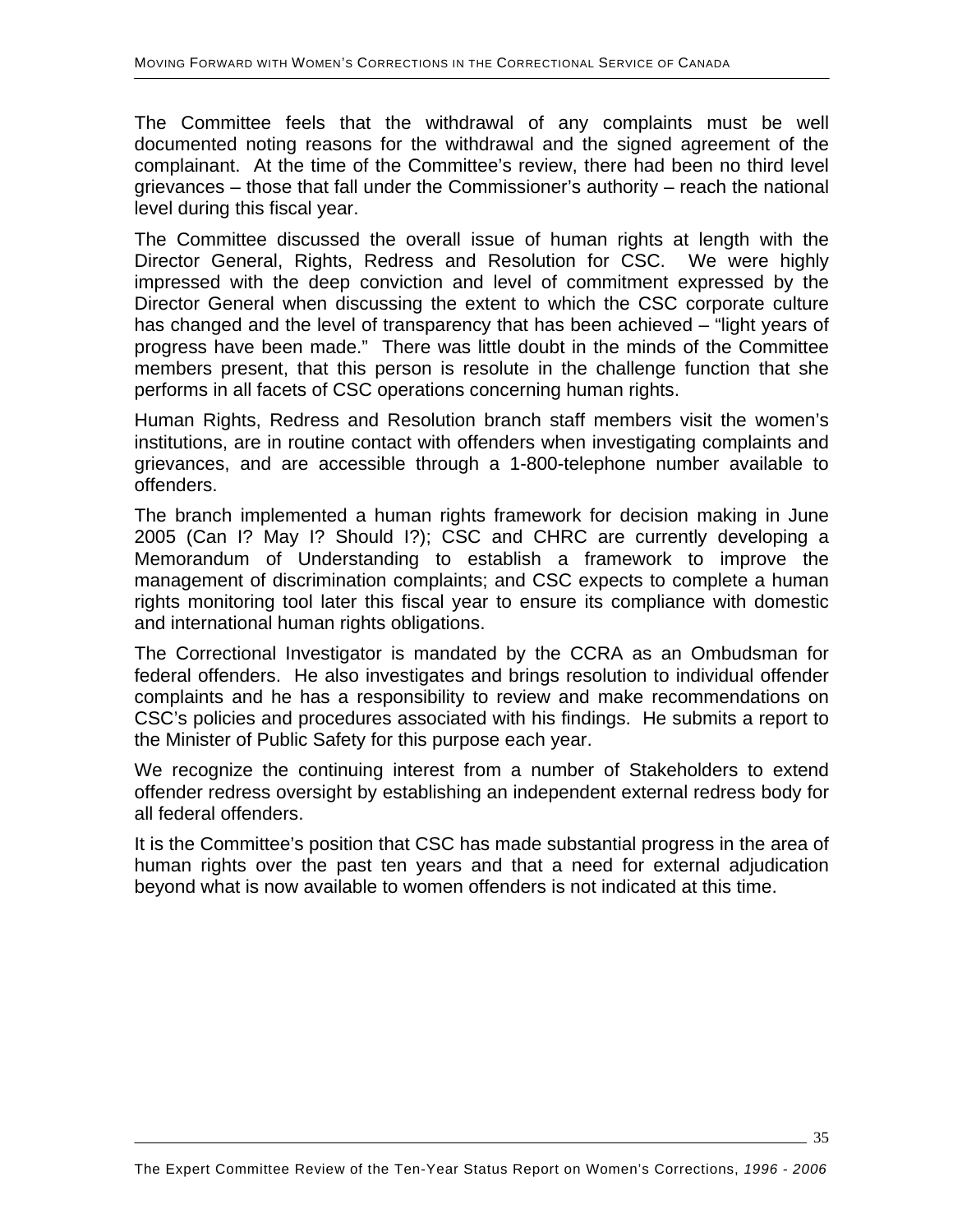#### **RECOMMENDATIONS:**

- 1. *The Committee recommends that CSC revisit the women's corrections governance structure in order to have the Wardens of the women offender institutions report directly to the Deputy Commissioner of Women.*
- *2. The Committee recommends that CSC put a human resource strategy in place to support its women's corrections workforce needs.*
- 3. *The Committee recommends that CSC make women's community corrections a higher priority in order to increase opportunities for successful reintegration into the community.*
- 4. *The Committee recommends that CSC dedicate full-time Elders to the secure units at Edmonton and Fraser Valley.*
- 5. *The Committee recommends that CSC incorporate the need for an Aboriginal women's healing lodge facility in its long-range accommodation plan on a priority basis for Eastern Canada.*
- 6. *The Committee recommends that if CSC decides to discontinue operations at Isabel McNeill House every effort be made to retain the existing resources so that they are proportionately distributed to the women's regional facilities and used to support the orientation of newly arrived women.*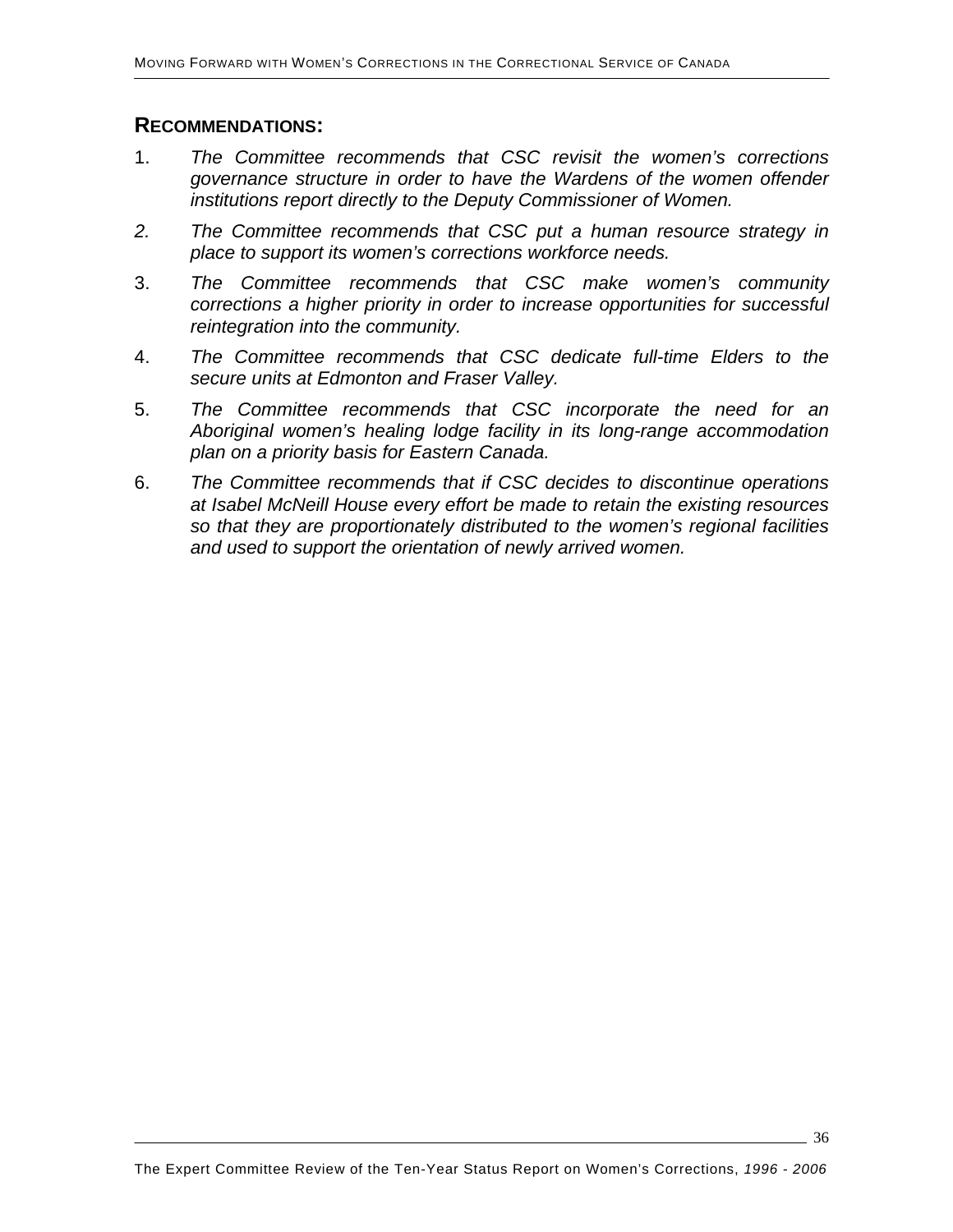## **CONCLUSION:**

While the Committee recognizes this report sets a very positive tone for what CSC has accomplished over the past ten years in women's corrections, it is fully aware there is considerable work ahead for CSC in order to move forward over the next ten years.

However, in light of the Committee's mandate, namely examination of the *Ten-Year Status Report,* our review of the many supporting documents, and our discussions with the people involved and impressions from the places visited, there is little doubt that remarkable progress has been achieved.

We know that there are some with an interest in women's corrections who view CSC's accomplishments less positively. Yet, we are not discouraged by their position since it is the extent of their passion and commitment to the women, that has kept the debate flowing and the progress moving forward. We strongly urge continued collaboration and partnerships between CSC and its Stakeholders, as well as aggressive action on the part of CSC to enlist the support of other government departments and agencies with common interests and issues of women in prison.

We hope that our observations and recommendations will invoke more progress and have a meaningful influence on the future direction for women's corrections.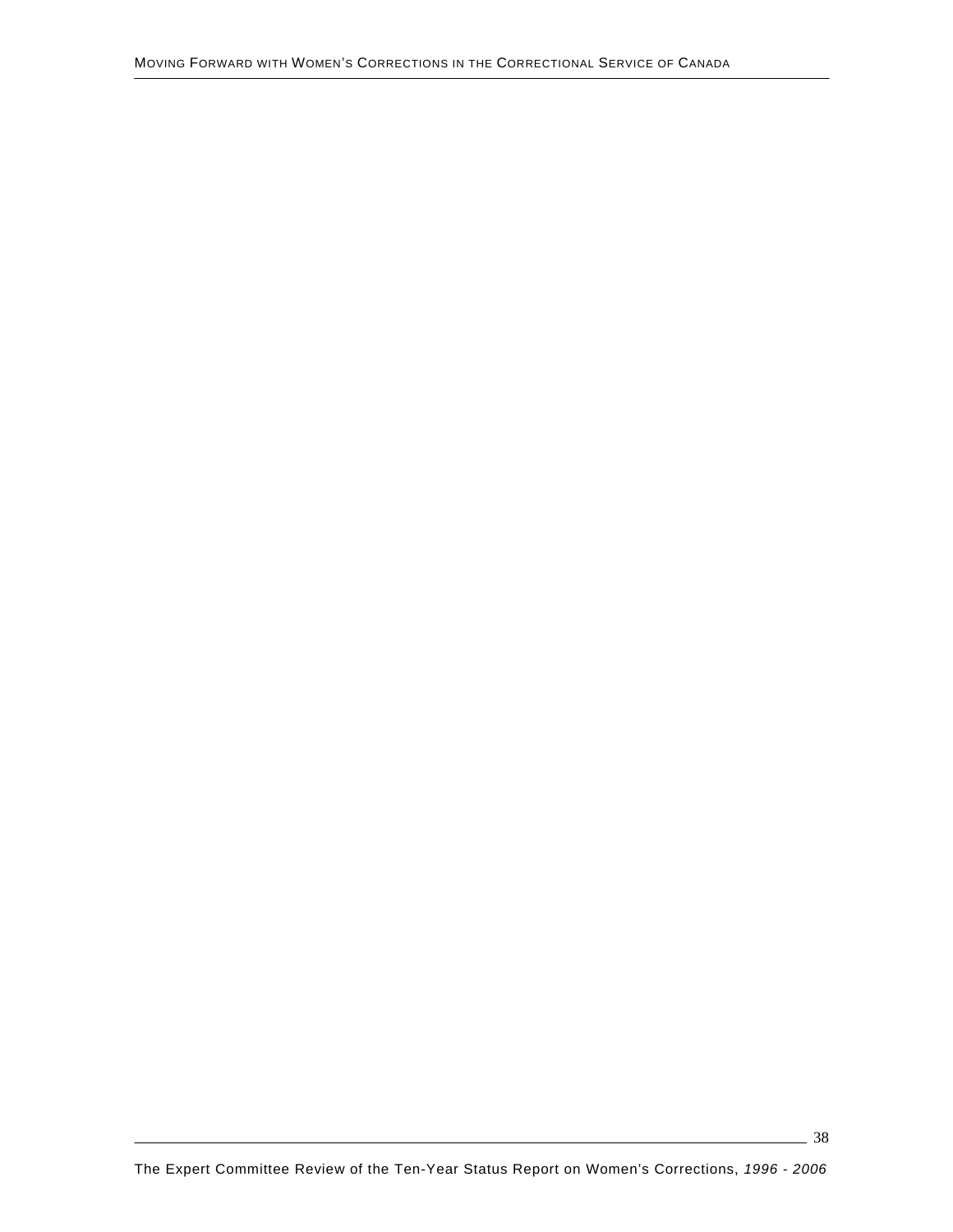## **APPENDIX A:**

## **TERMS OF REFERENCE**

#### **EXPERT COMMITTEE REVIEW OF CORRECTIONAL SERVICE OF CANADA'S TEN-YEAR STATUS REPORT ON WOMEN'S CORRECTIONS, 1996-2006**

#### **Background**

On April 1, 1996, Justice Louise Arbour's report on the *Commission of Inquiry into Certain Events at Prison for Women* was publicly released. Since then, there have been three additional major external reviews on federal correctional services for women:

- Auditor General (April 2003);
- Public Accounts Committee (November 2003); and
- Canadian Human Rights Commission, *Protecting Their Rights A Systemic Review of Human Rights in Correctional Services for Federally Sentenced Women* (December 2003).

In his 2004-2005 Annual Report, the Correctional Investigator recommended that:

*"in May of 2006 the Minister appoint an Expert Committee to publicly report on the progress detailed in the Service's response on the advancement of human rights, fairness and equity issues since Madame Justice Arbour's report of 1996 the Committee's report to be provided to the Minister by October 2006."* 

In response to the Correctional Investigator's recommendation, CSC agreed:

*"…that an expert committee will review and comment on the ten (10)-year status report on women's corrections prepared by CSC."* 

The ten (10)-year status report provides a detailed response to all of the recommendations in the Arbour Report as well as other relevant reports.

#### **Mandate**

The Expert Committee will review CSC's *Ten-Year Status Report on Women's Corrections* and provide an independent assessment of progress achieved in women's corrections in relation to the recommendations of the above-noted external reviews.

39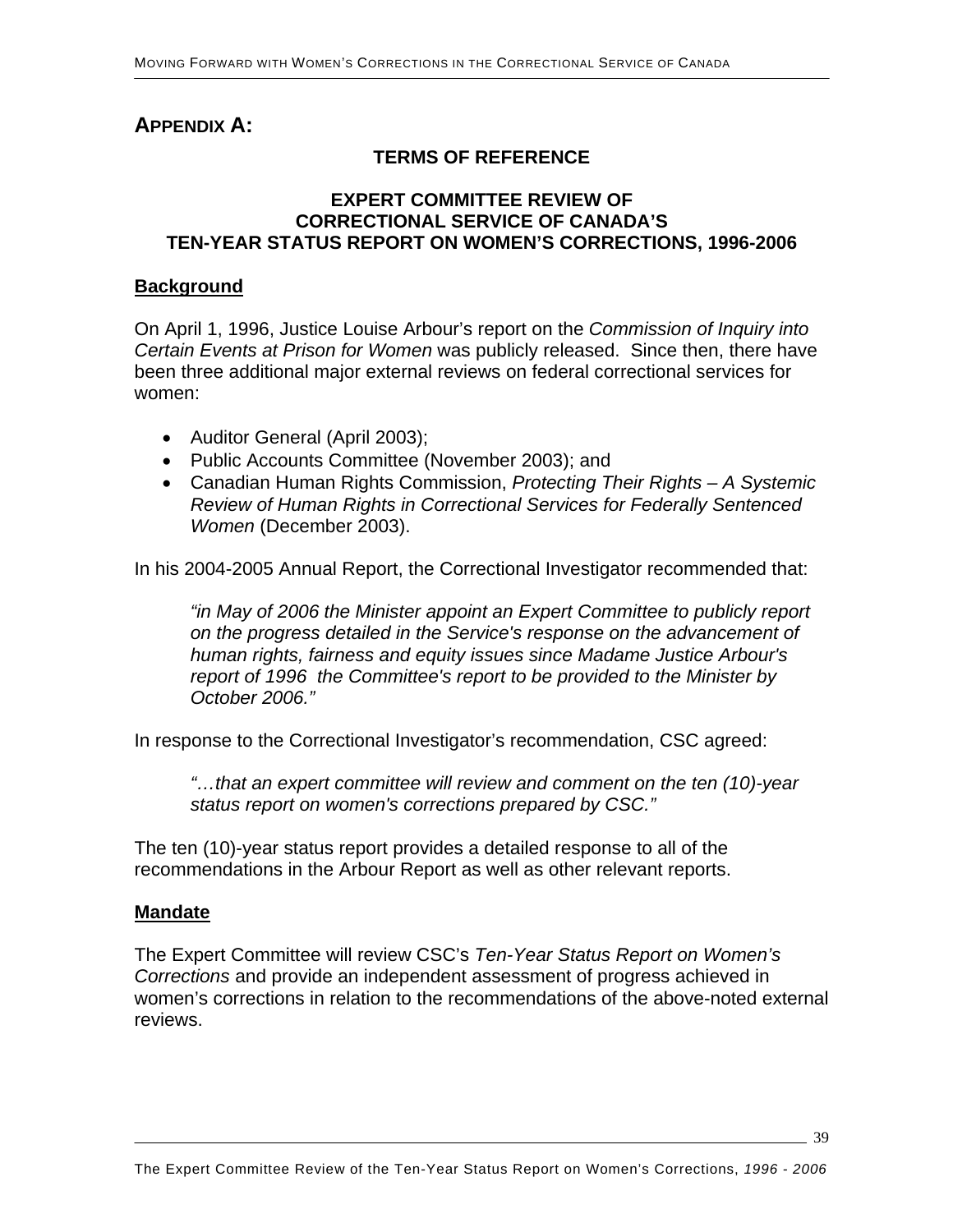#### **Membership**

The Expert Committee will be comprised of a Chairperson and 3 members, who collectively have a combination of experience pertaining to women's issues, corrections, parole and Aboriginal issues.

## **Process**

- 1. The Expert Committee will review the *Ten-Year Status Report on Women's Corrections* and other relevant material.
- 2. CSC will make the necessary arrangements for each member of the Expert Committee to visit the women's institution located in their respective region. CSC will also make arrangements for the members of the Expert Committee to visit Edmonton Institution for Women and Okimaw Ohci Healing Lodge.
- 3. Meeting(s) and or teleconference(s) as necessary will be convened for members of the Expert Committee for the purpose of achieving their mandate, including a meeting with Stakeholders.
- 4. A final report will be prepared and submitted by the Chairperson of the Expert Committee to the Commissioner of CSC and will be publicly released by CSC.

#### **Deliverables**

The Expert Committee will develop a work plan, review all supplied documentation and prepare and submit a final report.

#### **Timeframes**

The Expert Committee will provide its final report by December 31, 2006.

#### **Funding**

All travel and accommodation expenses will be funded by CSC in accordance with Treasury Board travel directives. Administrative services will be funded by CSC.

 $-40$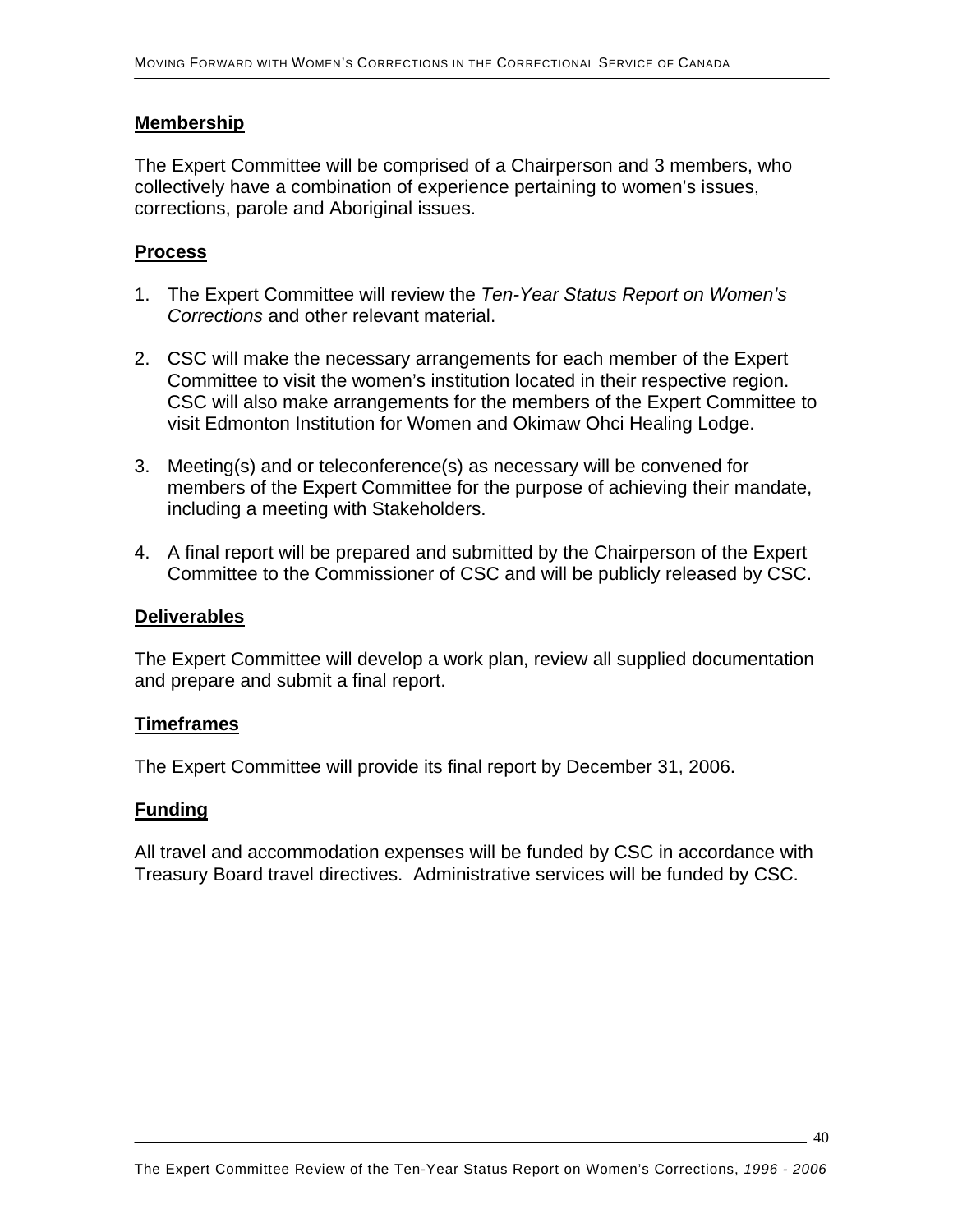# **APPENDIX B:**

## **CONSULTATION LIST**

## **EXPERT COMMITTEE REVIEW OF CORRECTIONAL SERVICE OF CANADA'S TEN-YEAR STATUS REPORT ON WOMEN'S CORRECTIONS, 1996-2006**

#### **Stakeholder Representatives**

|           | Assembly of First Nations Women's Council                       | <b>Marie Frawley</b>                                        |  |  |  |
|-----------|-----------------------------------------------------------------|-------------------------------------------------------------|--|--|--|
|           | Canadian Association of Elizabeth Fry Societies                 | Ailsa Watkinson<br><b>Kim Pate</b><br><b>Trish Crawford</b> |  |  |  |
|           | <b>Canadian Federation of University Women</b>                  | Monica Cullum                                               |  |  |  |
|           | Canadian Human Rights Commission                                | lan Fine<br>Donna Duvall                                    |  |  |  |
|           | <b>Citizen's Advisory Committee</b>                             | Sean Taylor<br><b>Deborah Schlichter</b>                    |  |  |  |
| $\bullet$ | National Council of Women of Canada                             | <b>Margaret MacGee</b>                                      |  |  |  |
| $\bullet$ | <b>National Parole Board</b>                                    | Renée Collette<br>Monique Godin<br>Janice Babineau          |  |  |  |
| $\bullet$ | Native Women's Association of Canada                            | <b>Jolene Saulis</b>                                        |  |  |  |
| $\bullet$ | Office of The Correctional Investigator Canada                  | <b>Howard Sapers</b><br><b>Ed McIsaac</b><br>Carla Di Censo |  |  |  |
|           | <b>Public Safety and Emergency Preparedness Canada</b>          | Liliane Keryluk<br>Corina Hayward                           |  |  |  |
|           | <b>Status of Women Canada</b>                                   | <b>Viola Thomas</b>                                         |  |  |  |
|           | Strength in Sisterhood                                          | Sylvie Bouchard                                             |  |  |  |
|           | Union of Canadian Correctional Officers (UCCO-SAAC-CSN)         | <b>Michel Gauthier</b><br>Marie-Josée Préville              |  |  |  |
|           | <b>Correctional Service of Canada Representatives</b>           |                                                             |  |  |  |
| $\bullet$ | Lisa Allgaier, Director General, Aboriginal Initiatives         | <b>NHQ</b>                                                  |  |  |  |
| $\bullet$ | Bev Arseneault, Director, Community Reintegration Operations    | <b>NHQ</b>                                                  |  |  |  |
| $\bullet$ | Denis Barbe, Manager, Education and Personal Development        | <b>NHQ</b>                                                  |  |  |  |
|           | Kelly Blanchette, Director, Offender Programs and Reintegration | <b>NHQ</b>                                                  |  |  |  |
|           |                                                                 |                                                             |  |  |  |

• Keith Coulter, Commissioner, Correctional Service of Canada NHQ